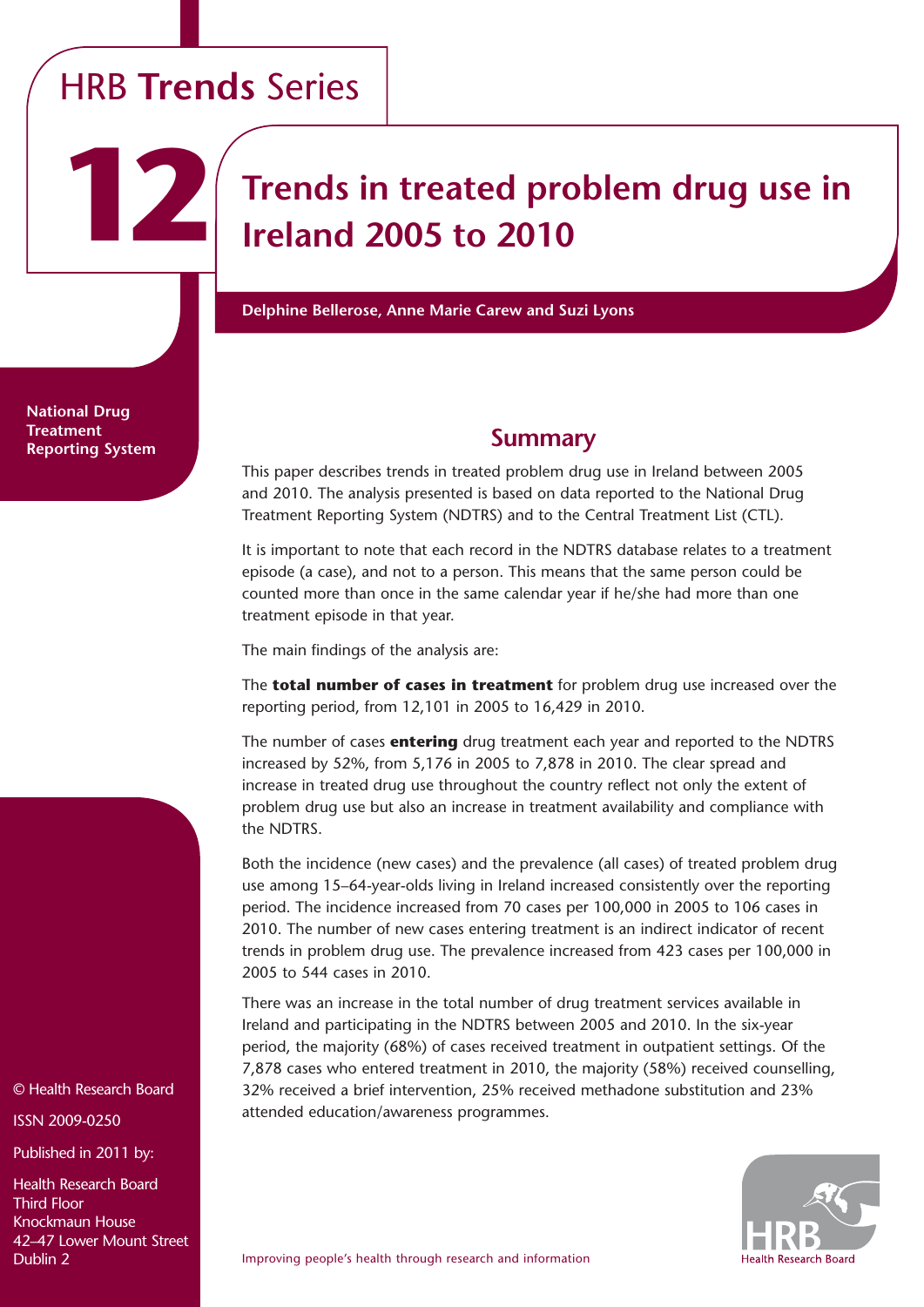For the six-year period, the highest proportion (35%) of cases lived in the HSE Dublin Mid-Leinster Region; 27% lived in the Dublin North East Region, 25% in the South and 13% in the West. There was a decrease in the proportions of cases in both Dublin regions and a parallel increase in the South and West regions, especially among previously treated cases.

Analysis by regional drugs task force (RDTF) area shows that the average annual incidence of treated drug use per 100,000 15–64-year-olds was highest in the South East RDTF area, followed by the North Dublin and the Southern RDTF areas.

Opiates (mainly heroin) were the most common problem drugs reported for all years, with the proportion of opiate users remaining stable between 2005 and 2008 but decreasing slightly in the following two years. The number of cases reporting cannabis as their main problem substance increased significantly over the reporting period, from 1,039 in 2005 to 1,893 in 2010. The number of cases reporting cocaine as their main problem substance peaked in 2007 and decreased slightly in the following years. Head shop compounds were reported as a main problem substance for the first time in 2009 (17 cases), with the number increasing significantly to 213 cases in 2010, when it exceeded the numbers reporting amphetamines, ecstasy and volatile inhalants.

The use of more than one problem substance continues to present a challenge to the treatment services. The vast majority (68%) of cases treated between 2005 and 2010 reported problem use of more than one substance. Cannabis, alcohol, cocaine and benzodiazepines were the most common additional problem drugs reported by all cases entering treatment. Information about the combinations of drugs used is important in terms of individual clients' care plans, and in terms of policy initiatives.

Data show that half of the new cases entering treatment between 2005 and 2010 had started drug use at or before the age of 15 years. This finding highlights the need for prevention measures and service initiatives specially targeted at young teenagers in an attempt to delay initiation to drug use.

The proportion of previously treated cases who reported ever injecting decreased steadily over the reporting period, falling from 66% in 2005 to 48% in 2010; the proportion who were currently injecting, and the proportion who had ever shared injecting equipment also decreased. Although the proportion of new cases who reported ever injecting increased from 19% in 2005 to 22% in 2008, the overall downward trend in the proportions of injector cases is reflected among new cases in 2009 and 2010. The growth in harm reduction services over the reporting period is likely to have influenced this progress.

The profile of cases entering drug treatment remained stable over the reporting period; in general, problem drug users were male and in their twenties. The proportion of new cases aged under 18 years has increased since 2007 and reached 16% in 2010. The median age of all cases entering treatment increased from 26 years in 2005 to 28 years in 2010. Another change was the drop in the proportion of cases who were in employment, from 22% in 2005 to 9% in 2010. This is most likely a reflection of the current economic climate, and highlights the continued importance of social and occupational reintegration interventions as part of the drug treatment process.

The significant increase in the total number of people requiring drug treatment services is a strong indication that problem drug use remains a pressing issue throughout the country, and presents complex and multiple challenges to those providing treatment.

An online appendix to this Trends Series paper, containing additional tables and figures with supplementary data, is available on the website of the National Documentation Centre on Drug Use at www.drugsandalcohol.ie/16381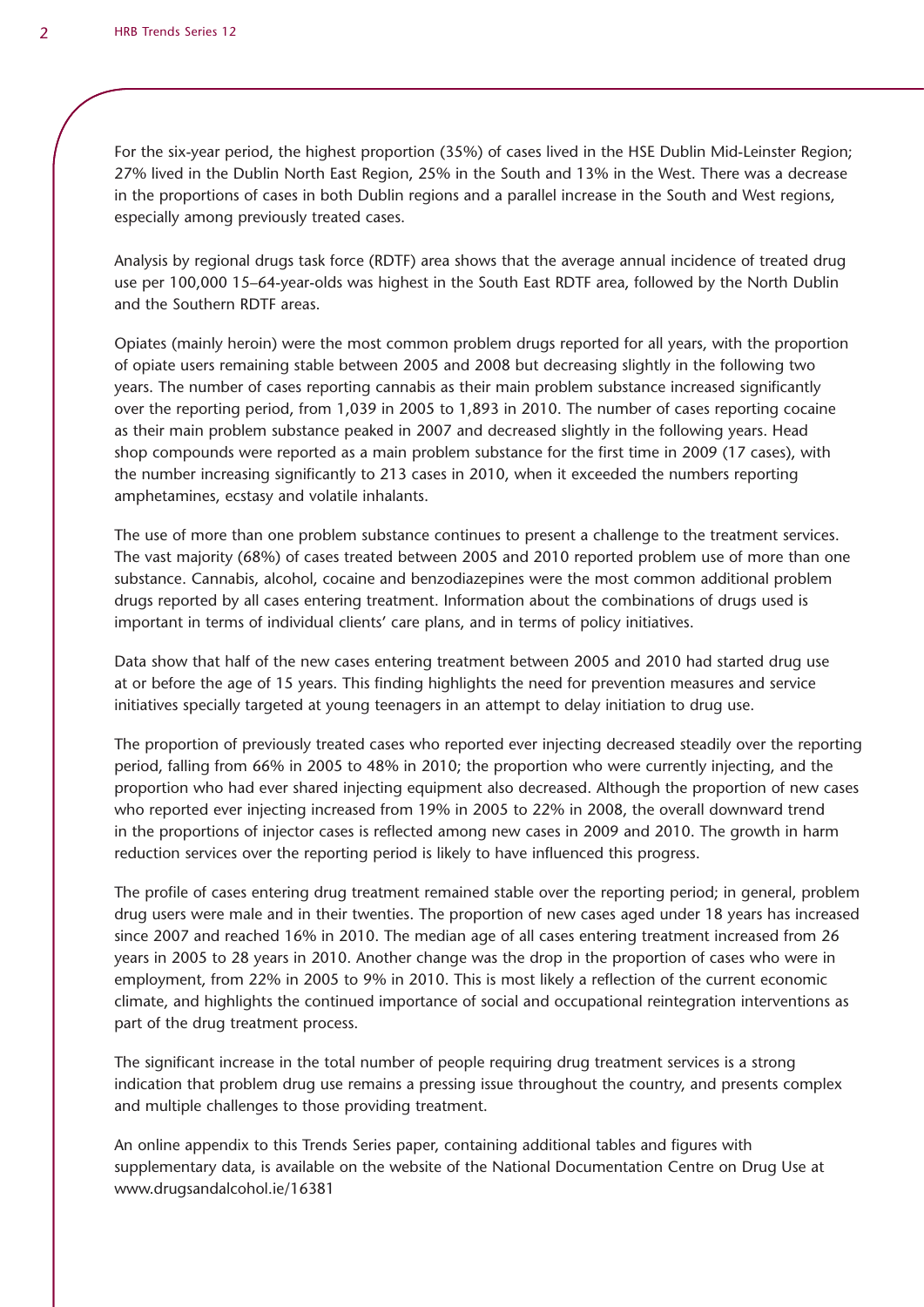### **Contents**

**Summary**

**Introduction**

**Background and methods**

**Analysis** 

 **Incidence and prevalence**

 **Treatment provision**

 **Place of residence**

 **Substances**

 **Patterns of use**

 **Socio-economic characteristics**

**Conclusions**

**References**

**Acknowledgements**

Appendix – can be accessed online at www.drugsandalcohol.ie/16381 Glossary and acronyms can be accessed online at www.drugsandalcohol.ie/glossary

### **Introduction**

National drug prevalence studies<sup>1,2</sup> show that the proportion of adults (aged 15–64 years) in Ireland who reported using an illegal drug in their lifetime increased by 5%, from 19% in 2002/3 to 24% in 2006/7. The proportion of young adults (aged 15–34 years) who reported ever using an illegal drug was higher, increasing from 26% in 2002/3 to 31% in 2006/7. The surveys show that cannabis was the most commonly used illicit drug and that more men than women reported having ever used an illicit drug.

The National Drug Treatment Reporting System (NDTRS) is an epidemiological database on treated drug and alcohol misuse in Ireland. It is co-ordinated by the National Health Information Systems staff of the Health Research Board (HRB) on behalf of the Department of Health.

Drug treatment data are viewed as an indirect indicator of drug and alcohol misuse, as well as a direct indicator of demand for treatment services. NDTRS data are used at national level (alcohol and drug data) and at European level (drug data) to provide information on the characteristics of clients entering treatment and on patterns of substance misuse, such as types of substance used and consumption behaviours. Drug data are 'valuable from a public health perspective to assess needs, ... and to plan and evaluate services'.<sup>3</sup>

The monitoring role of the NDTRS was recognised by the government in its document *Building on experience: National Drugs Strategy 2001–2008*. 4 The collection and reporting of data to the NDTRS was one of the actions identified and agreed by the government for implementation. *The National Drugs Strategy (interim) 2009–2016*5 recognised the positive impact of the NDTRS on the development of key indicators, stating that 'the information provided through the NDTRS provide[s] significant insights into the patterns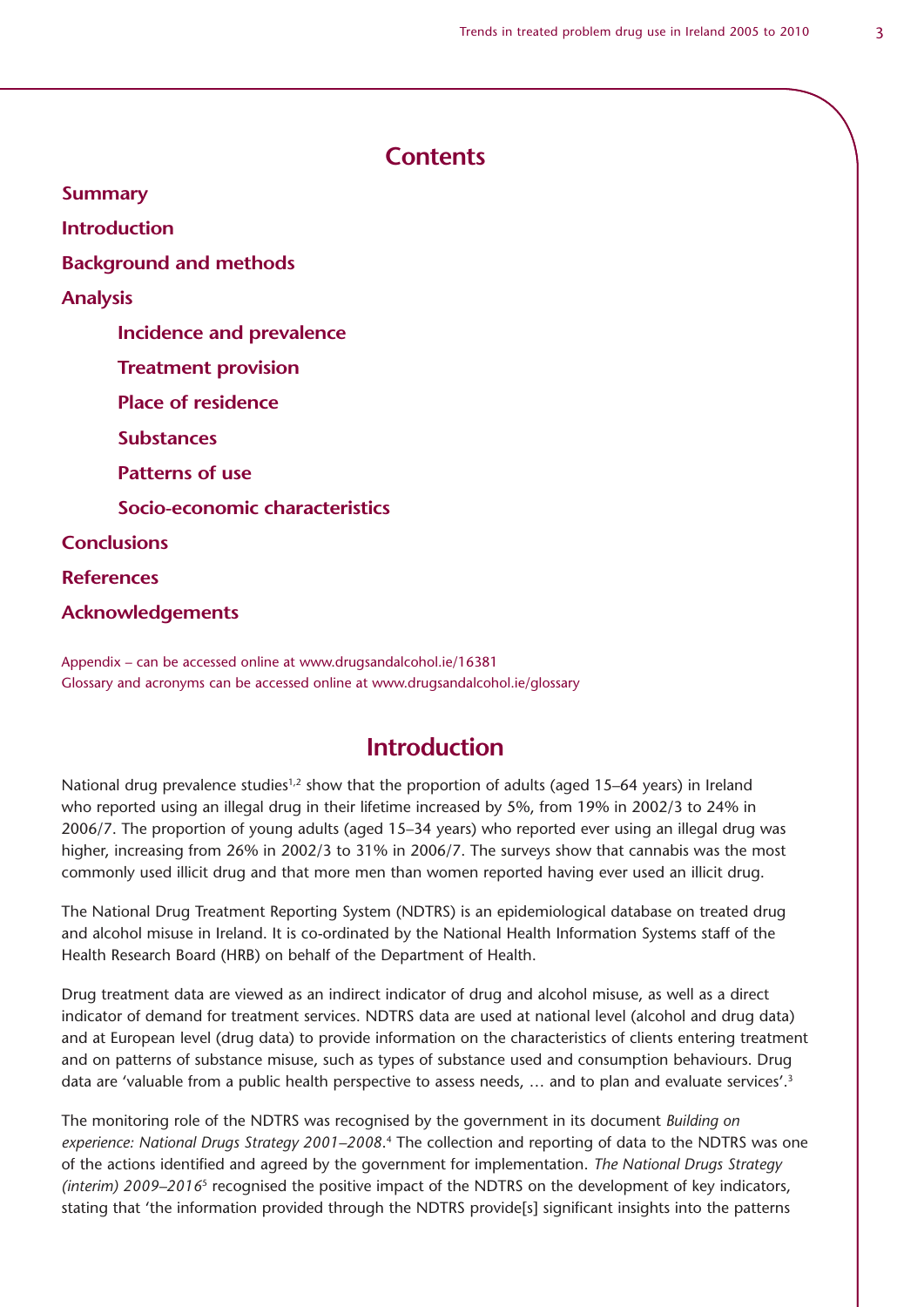of problem drug use', and that 'drug treatment data has also improved substantially through the NDTRS' (p. 69). The National Drugs Strategy (NDS) also recommends the continuation and further development of data-collection systems, including the NDTRS (Action 49).

The HRB supplies service providers and policy makers with relevant data from the NDTRS to inform local and national substance misuse policy and planning. In recent years this information has been central to drugs strategy and policy decisions:

- In 1996 NDTRS data were used to identify a number of local areas with problematic heroin use.<sup>6</sup> These areas were later designated as local drugs task force (LDTF) areas, and task force teams have continued to provide strategic responses to drug misuse in their communities.
- In 2004 NDTRS data were used to describe treatment-seeking characteristics and behaviours of those aged under 18 years and to inform the deliberations of the Working Group on Treatment of under 18 Year Olds.<sup>7</sup>
- In 2007 NDTRS data were used to inform some of the recommendations of the Working Group on Drugs Rehabilitation, and to assist the Working Group on Residential Services in estimating the number of residential places required to address severe alcohol and drug problems in Ireland.<sup>8</sup>
- In 2009 the Comptroller and Auditor General used data from the NDTRS in a special report on treatment and rehabilitation services provided for people with drug addiction.<sup>9</sup>
- In 2009 the NDS Steering Group used NDTRS data extensively to assess progress under the previous strategy.<sup>5</sup>

In addition, updated NDTRS data on trends in treated problem drug use over time are published in a regular and consistent manner, thus providing service providers and policy makers with the most recent figures available.

# **Background and methods**

The NDTRS was established in 1990 in the Greater Dublin area and was extended in 1995 to cover all areas of the country. It was developed in line with the Pompidou Group's Definitive Protocol<sup>10</sup> and subsequently refined in accordance with the Treatment Demand Indicator Protocol. Originally designed to record drug misuse, the NDTRS recorded problematic use of alcohol only in cases where it was an additional problem substance, that is, where the client's main reason for entering treatment was drug misuse, but he/she also reported problematic use of alcohol. In 2004, the remit of the NDTRS was extended to include cases where alcohol is recorded as the main or only reason for seeking treatment.

Treatment for problem substance use in Ireland is provided by statutory and non-statutory services, including residential centres, community-based addiction services and general practices.

For the purpose of the NDTRS, treatment is broadly defined as any activity that aims to ameliorate the psychological, medical or social state of individuals who seek help for their substance misuse problems. Clients who attend needle-exchange services are not included in this reporting system. Treatment options for problem substance use include one or more of the following: medication, psychiatric treatment, brief intervention, counselling (including cognitive behavioural therapy), medication-free therapy, family therapy, complementary therapy and/or life-skills training.

Compliance with the NDTRS requires that one form be completed for each new client coming for first treatment and for each previously treated client returning to treatment for problem substance use. Service providers at treatment centres throughout Ireland collect data on episodes of treatment, rather than on the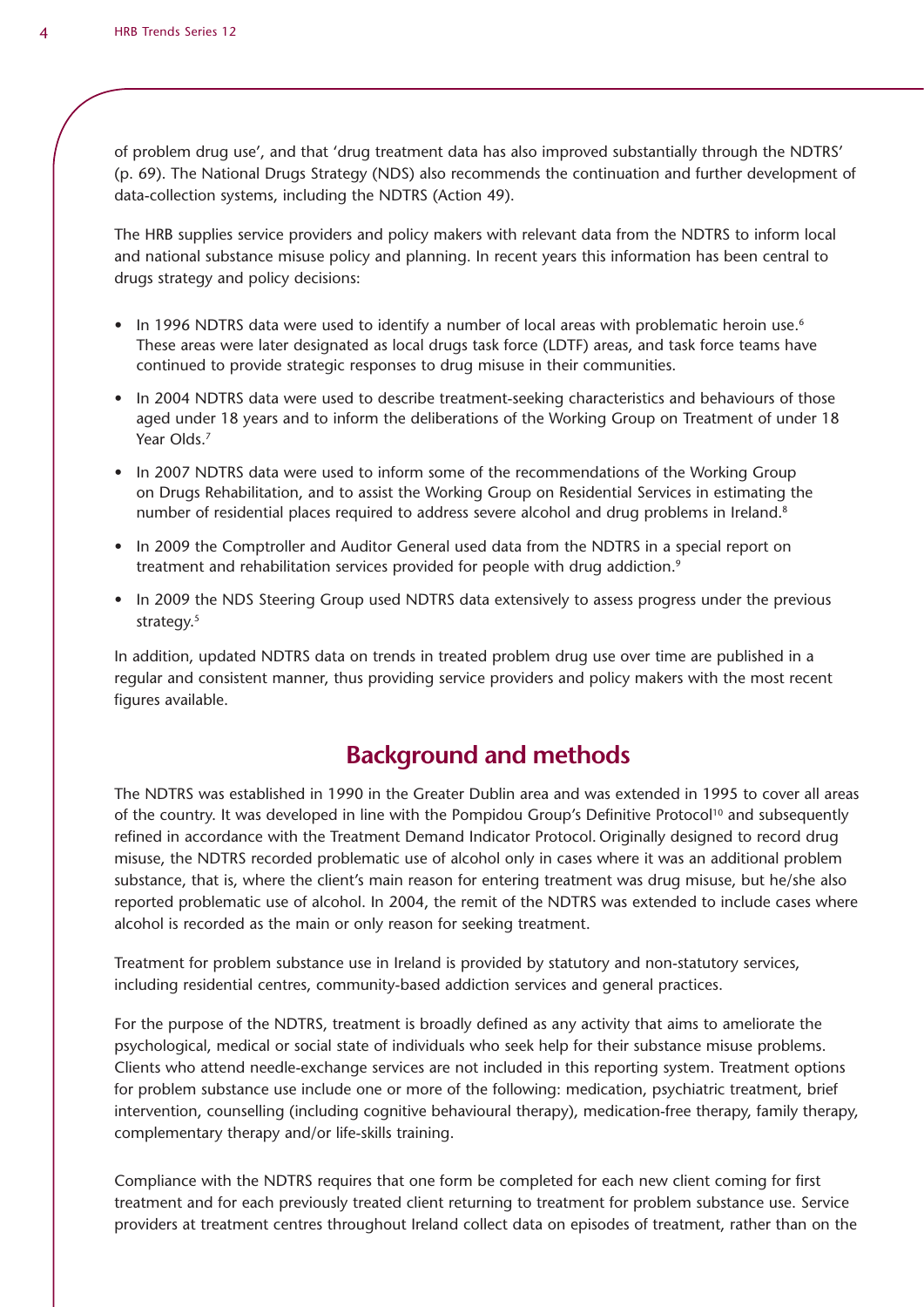individual person treated each year. HRB staff then compile the anonymous, aggregated data, which are analysed and reported at national and European levels.

In order to analyse trends over time and thus provide an updated picture of treated problem drug use in Ireland, the last six years of available data were extracted from the NDTRS. A descriptive analysis of this subset of data was then done through frequencies and cross-tabulations of selected variables, and by calculating proportions and medians (for the age variables). Cases who reported alcohol as their main problem substance were excluded from this analysis (refer Trends paper 11).

The main elements of the reporting system in the context of this paper are defined as follows.

*All treated cases* – individuals who **enter** treatment for problem substance use at each treatment centre in a calendar year, including:

*New cases treated* – individuals who have never been treated for problem substance use;

*Previously treated cases* – individuals who were previously treated for problem substance use at any treatment centre and have returned to treatment for problem drug use in the reporting year;

*Status unknown* – individuals whose status with respect to previous treatment for problem substance use is not known.

The limitations of this analysis relate to the nature of the reporting system. Each record in the NDTRS database relates to a treatment episode (a case), and not to a person because there is currently no unique health identifier in Ireland. This means that the same person could be counted more than once in the reporting year if he/she had more than one treatment episode in that year.

While the coverage achieved by the NDTRS is very high overall, the number of services participating in the reporting system can vary over time. This makes small fluctuations in the numbers of cases more difficult to interpret.

The Central Treatment List (CTL) is another source of data on treated drug misuse. The CTL was established under Statutory Instrument No. 225, and is administered by the Drug Treatment Centre Board on behalf of the Health Service Executive (HSE). It is a complete register of all clients receiving methadone as a treatment for problem opiate use in Ireland. Each client is allocated a unique number and receives his/ her methadone from one source only. Every year, CTL staff provide the HRB with data on the number of individuals who were receiving methadone treatment on 31 December in the preceding year and carried forward to 1 January in the current year (continuous care cases). CTL data in relation to these cases were used in the calculation of prevalence rates presented in the first section of this analysis; continuous care cases are not included in the remaining sections of the analysis, which relate to NDTRS-recorded cases only.

# **Analysis**

The analysis provides an outline of the following:

 incidence and prevalence; treatment provision; place of residence; substances; patterns of use; socio-economic characteristics.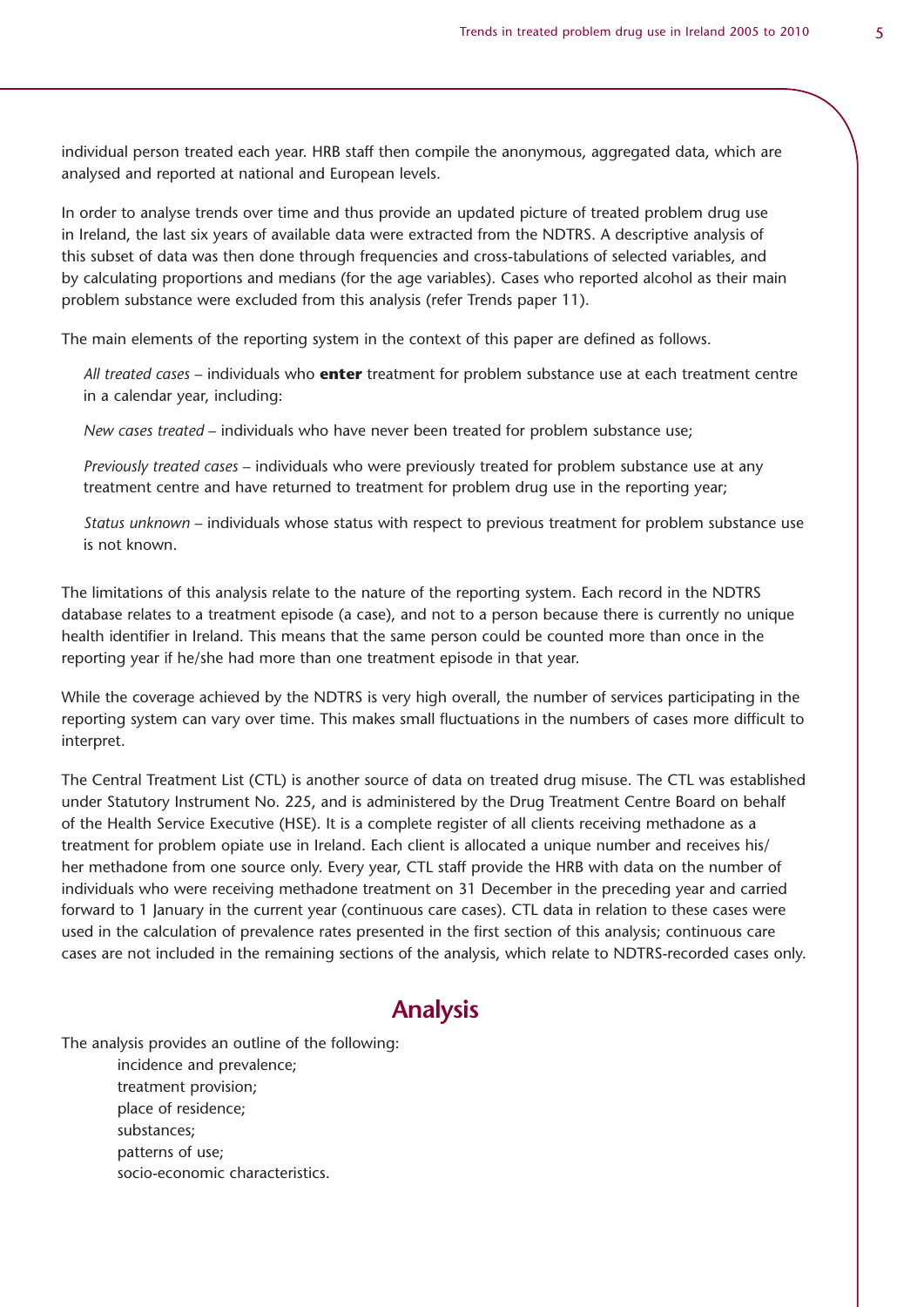### **Incidence and prevalence**

The total number of cases in treatment for problem drug use increased over the reporting period, from 12,101 in 2005 to 16,429 in 2010. Over half (55%) of these were continuous care cases, that is, cases continuing in methadone treatment from the preceding calendar year and carried forward on 1 January each year, as reported by the CTL. The number of continuous care cases increased by 23%, from 6,925 in 2005 to 8,551 in 2010 (Table 1).

The number of cases entering drug treatment each year and reported to the NDTRS increased by 52% over the reporting period, from 5,176 in 2005 to 7,878 in 2010. The *number* of new cases entering treatment increased by 59% over the period, rising from 2,054 in 2005 to 3,270 in 2010. New cases entering treatment are an indirect indicator of recent trends in problem drug use and treatment availability. Overall, the *proportion* of new cases increased slightly between 2005 and 2010. In 2010 they represented 42% of cases entering treatment, on a par with the European average of 40% in 2008.12 The number of previously treated cases entering treatment increased by 49%, rising from 2,970 in 2005 to 4,424 in 2010. The growing number of individuals remaining in treatment or returning to treatment over the years is an indicator of a chronic situation and the need for addiction services into the future.

|                          | 2005         |        | 2006  |        | 2007        |        | 2008  |        | 2009         |        | 2010  |        |
|--------------------------|--------------|--------|-------|--------|-------------|--------|-------|--------|--------------|--------|-------|--------|
|                          | $\mathsf{n}$ | (%)    | n     | (%)    | $\mathbf n$ | (%)    | n     | (%)    | $\mathsf{n}$ | (%)    | n     | (%)    |
| All cases in treatment   | 12101        |        | 12737 |        | 13597       |        | 14518 |        | 14933        |        | 16429 |        |
| Cases continuing in      |              |        |       |        |             |        |       |        |              |        |       |        |
| methadone treatment      |              |        |       |        |             |        |       |        |              |        |       |        |
| from previous year*      | 6925         | (57.2) | 7262  | (57.0) | 7620        | (56.0) | 7942  | (54.7) | 8266         | (55.4) | 8551  | (52.0) |
| Entries into treatment   |              |        |       |        |             |        |       |        |              |        |       |        |
| each year                | 5176         |        | 5475  |        | 5977        |        | 6576  |        | 6667         |        | 7878  |        |
| Of which:                |              |        |       |        |             |        |       |        |              |        |       |        |
| New cases                | 2054         | (39.7) | 2278  | (41.6) | 2476        | (41.4) | 2716  | (41.3) | 2970         | (44.5) | 3270  | (41.5) |
| Previously treated cases | 2970         | (57.4) | 3000  | (54.8) | 3309        | (55.4) | 3700  | (56.3) | 3565         | (53.5) | 4424  | (56.2) |
| Treatment status         |              |        |       |        |             |        |       |        |              |        |       |        |
| unknown                  | 152          | (2.9)  | 197   | (3.6)  | 192         | (3.2)  | 160   | (2.4)  | 132          | (2.0)  | 184   | (2.3)  |

#### **Table 1** Number of cases in treatment, by treatment status (NDTRS 2005–2010)

\* Data provided by the Central Treatment List.

Figure 1 presents the rates for the incidence (new cases) and prevalence (all cases) of treated problem drug use for the years 2005–2010, expressed per 100,000 of the population aged 15–64 years, based on census figures for 2005 and 2006 and Central Statistics Office (CSO) estimated figures for 2007 to 2010.13,14,15 The incidence increased consistently each year, rising from 70 cases per 100,000 in 2005 to 106 cases in 2010. The number of new cases entering treatment is an indirect indicator of recent trends and points to an increase in drug use over the six-year period.

The prevalence also increased consistently during the reporting period, rising from 423 cases per 100,000 in 2005 to 544 cases in 2010. This indicates that problem drug use is a chronic, recurring health condition that requires repeated episodes of treatment over time.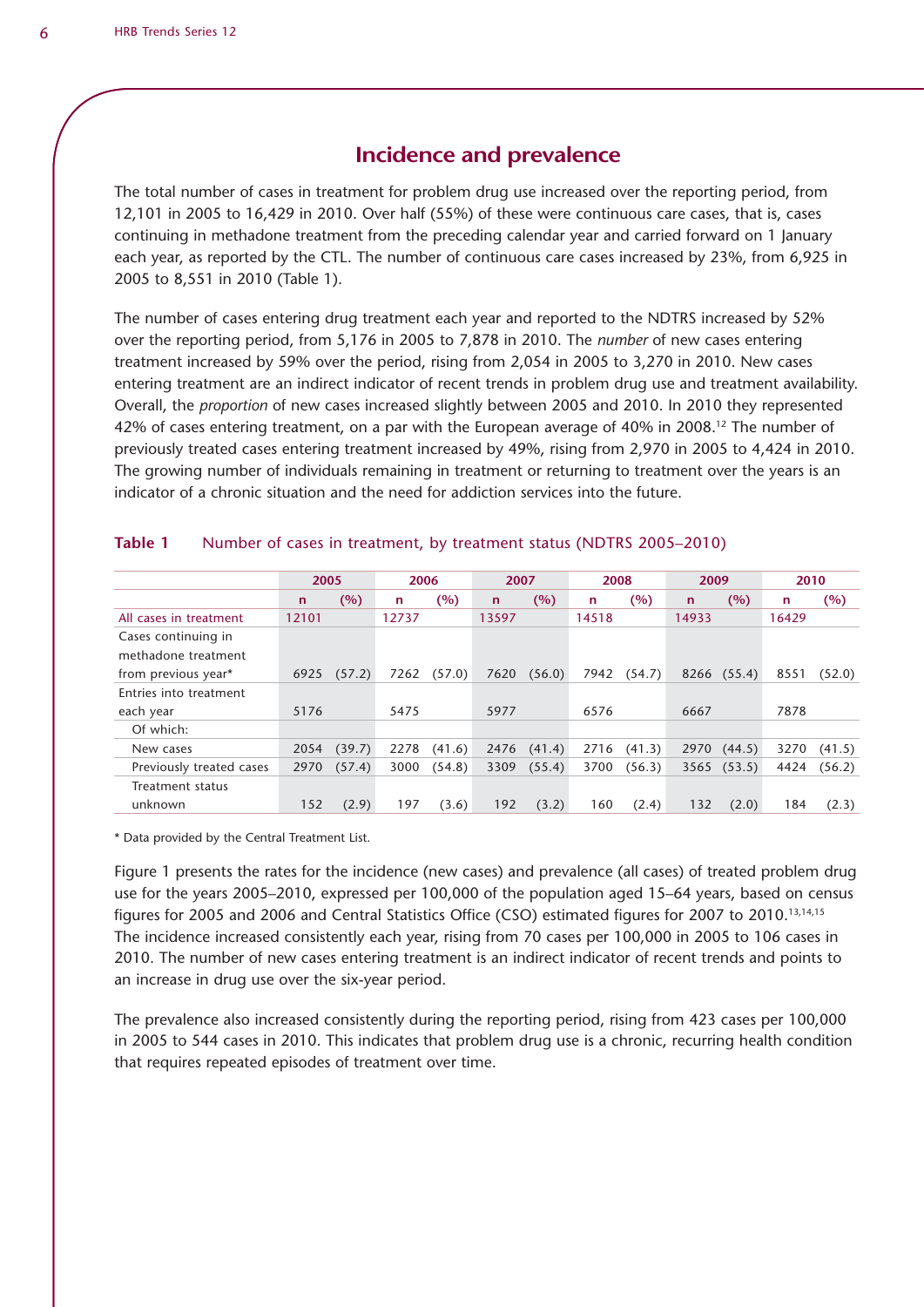

**Figure 1** Incidence and prevalence of treated problem drug use per 100,000 15–64-year-olds (NDTRS 2005–2010)

#### **Key points – incidence and prevalence**

- Over half (55%) of all cases in treatment for problem drug use between 2005 and 2010 were continuous care cases.
- The number of cases entering drug treatment each year increased by 52% between 2005 and 2010.
- Overall, the proportion of new cases increased slightly between 2005 and 2010. In 2010 they represented 42% of cases entering treatment.
- Incidence increased from 70 cases per 100,000 in 2005 to 106 cases per 100,000 in 2010.
- Prevalence increased from 423 cases per 100,000 in 2005 to 544 cases per 100,000 in 2010.

### **Treatment provision**

There was an increase in the total number of drug treatment services available in Ireland and participating in the NDTRS between 2005 and 2010 (Table 2). In 2010, data were provided by 376 treatment services, an increase of 107 since 2005. The large majority of services were in outpatient settings, while a tenth of services were residential. The recruitment by NDTRS staff of many projects supported by LDTFs resulted in an increase in the number of low-threshold services reporting to the system in 2009 and 2010. The number of general practitioners (GPs) reporting cases entering treatment to the NDTRS fluctuated over the sixyear period; however, the overall number of GPs participating in the reporting system increased between 2005 and 2010. This suggests that many GPs were providing methadone maintenance for stable long-term continuing care patients and therefore did not frequently enrol **new** patients. This view is supported by the increasing number of clients **continuing in treatment** from previous years and attending GP practices (Table 3).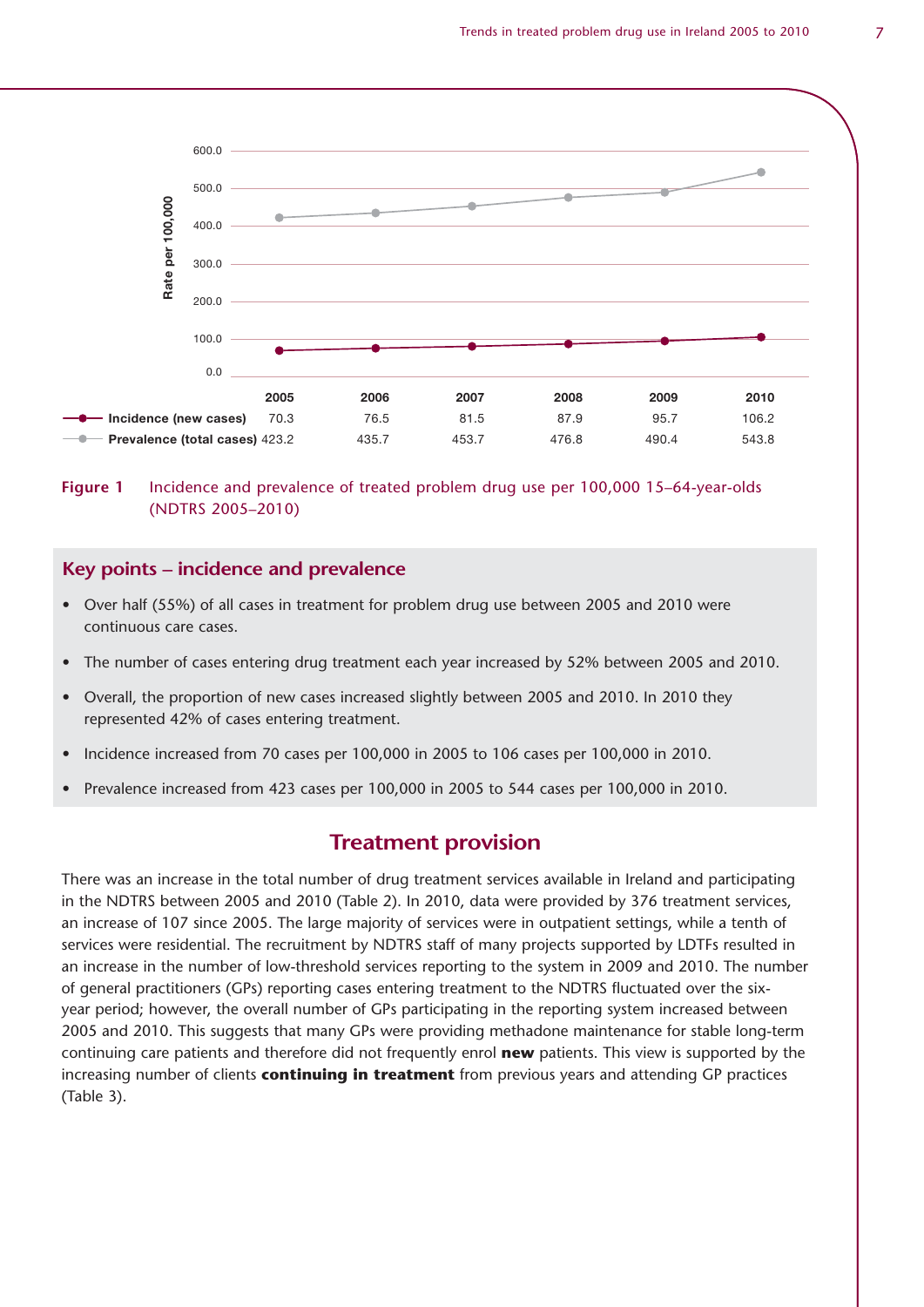|                      | 2005 | 2006 | 2007 | 2008 | 2009 | 2010 |
|----------------------|------|------|------|------|------|------|
| All services         | 269  | 238  | 288  | 316  | 349  | 376  |
| Outpatient           | 146  | 146  | 173  | 209  | 212  | 215  |
| Inpatient            | 21   | 23   | 27   | 32   | 34   | 37   |
| Low threshold        |      |      |      |      | 27   | 51   |
| General practitioner | 99   | 66   | 83   | 66   | 76   | 73   |

#### **Table 2** Number of treatment services, by type of service provider (NDTRS 2005–2010)

The majority (68%) of cases received treatment in outpatient settings. The number of cases **entering** treatment in outpatient services increased by 45%, from 3,828 cases in 2005 to 5,565 cases in 2010 (Table 3). The number of cases entering residential treatment increased by 51%, from 817 cases in 2005 to 1,232 cases in 2010. The number of cases entering treatment in GP settings and reported to the NDTRS decreased by 15% over the reporting period. This may be due to incomplete returns, but also reflects the cohort of stable clients attending GPs.

### **Table 3** Cases in treatment, by type of service provider (NDTRS and CTL 2005–2010)

|                        | 2005        |        | 2006  |        | 2007        |        | 2008        |        | 2009  |        | 2010        |        |
|------------------------|-------------|--------|-------|--------|-------------|--------|-------------|--------|-------|--------|-------------|--------|
|                        | $\mathbf n$ | (%)    | n     | (%)    | $\mathbf n$ | (%)    | $\mathbf n$ | (%)    | n     | (%)    | $\mathbf n$ | (%)    |
| All cases in treatment | 12101       |        | 12737 |        | 13597       |        | 14518       |        | 14933 |        | 16429       |        |
| Outpatient             | 8154        | (67.4) | 8621  | (67.7) | 9262        | (68.1) | 9987        | (68.8) | 10146 | (67.9) | 10869       | (66.2) |
| Inpatient              | 827         | (6.8)  | 994   | (7.8)  | 1071        | (7.9)  | 1160        | (8.0)  | 1077  | (7.2)  | 1245        | (7.6)  |
| Low threshold*         | 289         | (2.4)  | 233   | (1.8)  | 125         | (0.9)  | 159         | (1.1)  | 368   | (2.5)  | 828         | (5.0)  |
| General practitioner   | 2831        | (23.4) | 2889  | (22.7) | 3139        | (23.1) | 3212        | (22.1) | 3342  | (22.4) | 3487        | (21.2) |
| Cases continuing in    |             |        |       |        |             |        |             |        |       |        |             |        |
| methadone treatment    |             |        |       |        |             |        |             |        |       |        |             |        |
| from previous yearst   | 6925        |        | 7262  |        | 7620        |        | 7942        |        | 8266  |        | 8551        |        |
| Outpatient             | 4326        | (62.5) | 4527  | (62.3) | 4730        | (62.1) | 4926        | (62.0) | 5141  | (62.2) | 5304        | (62.0) |
| Inpatient              | 10          | (0.1)  | 7     | (0.1)  | 6           | (0.1)  | 4           | (0.1)  | 13    | (0.2)  | 13          | (0.2)  |
| Low threshold          | 98          | (1.4)  | 87    | (1.2)  | 34          | (0.4)  | 22          | (0.3)  | 27    | (0.3)  | 35          | (0.4)  |
| General practitioner   | 2491        | (36.0) | 2641  | (36.4) | 2850        | (37.4) | 2990        | (37.6) | 3085  | (37.3) | 3199        | (37.4) |
| Previously treated and |             |        |       |        |             |        |             |        |       |        |             |        |
| new cases entering     |             |        |       |        |             |        |             |        |       |        |             |        |
| treatment during year‡ | 5176        |        | 5475  |        | 5977        |        | 6576        |        | 6667  |        | 7878        |        |
| Outpatient             | 3828        | (74.0) | 4094  | (74.8) | 4532        | (75.8) | 5061        | (77.0) | 5005  | (75.1) | 5565        | (70.6) |
| Inpatient              | 817         | (15.8) | 987   | (18.0) | 1065        | (17.8) | 1156        | (17.6) | 1064  | (16.0) | 1232        | (15.6) |
| Low threshold          | 191         | (3.7)  | 146   | (2.7)  | 91          | (1.5)  | 137         | (2.1)  | 341   | (5.1)  | 793         | (10.1) |
| General practitioner   | 340         | (6.6)  | 248   | (4.5)  | 289         | (4.8)  | 222         | (3.4)  | 257   | (3.9)  | 288         | (3.7)  |

\* Low-threshold services provide low-dose methadone or drop-in facilities only.

† Data provided by the Central Treatment List.

‡ NDTRS data.

The majority of treated cases received one initial treatment intervention; however, the proportion of cases receiving multiple interventions increased to 49% in 2010 from 36% in 2006.<sup>16</sup> It is important to note that this analysis is based on data provided at the time of entry into treatment and therefore includes only initial treatment interventions. Other interventions that may be provided subsequently are recorded when clients are discharged.

Of the 7,878 cases entering treatment in 2010, 58% received individual or group counselling, 32% received a brief intervention, 25% received methadone substitution and 23% attended individual or group education/awareness programmes (Figure 2). There has been an increase in recent years in non-medical interventions, especially brief interventions and information/educational programmes.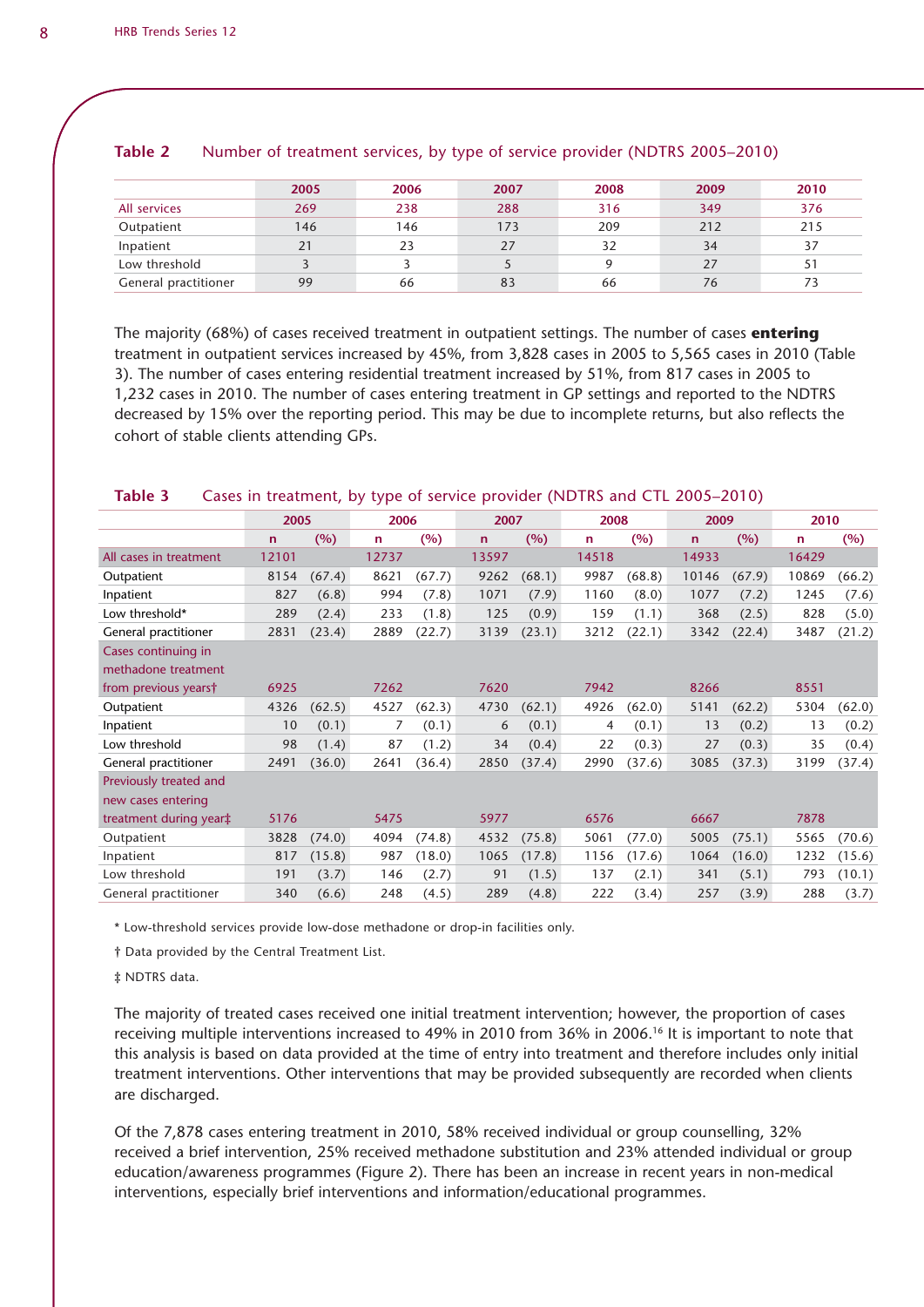

#### **Figure 2** Percentage of treated cases by type of initial treatment intervention availed of (NDTRS 2010)

#### **Key points – treatment provision**

- There was an increase in the total number of drug treatment services available in Ireland and participating in the NDTRS between 2005 and 2010.
- The majority (68%) of cases received treatment in outpatient settings.
- The majority (58%) of cases received counselling. There has been an increase in non-medical interventions, especially brief interventions and information/educational programmes.

### **Place of residence**

The annual numbers of treated cases were analysed by place of residence. A total of 37,749 cases entered treatment for problem drug use in the period 2005–2010, of whom 36,276 (96.1%) had a specified Irish address (Table 4). Very few cases each year reported their usual place of residence as outside Ireland, and a small proportion of cases were resident in Ireland but did not specify an address. The large majority of cases with an unknown place of residence were Dublin-based homeless people, who could not be assigned to a HSE region of residence (Dublin North East or Dublin Mid-Leinster).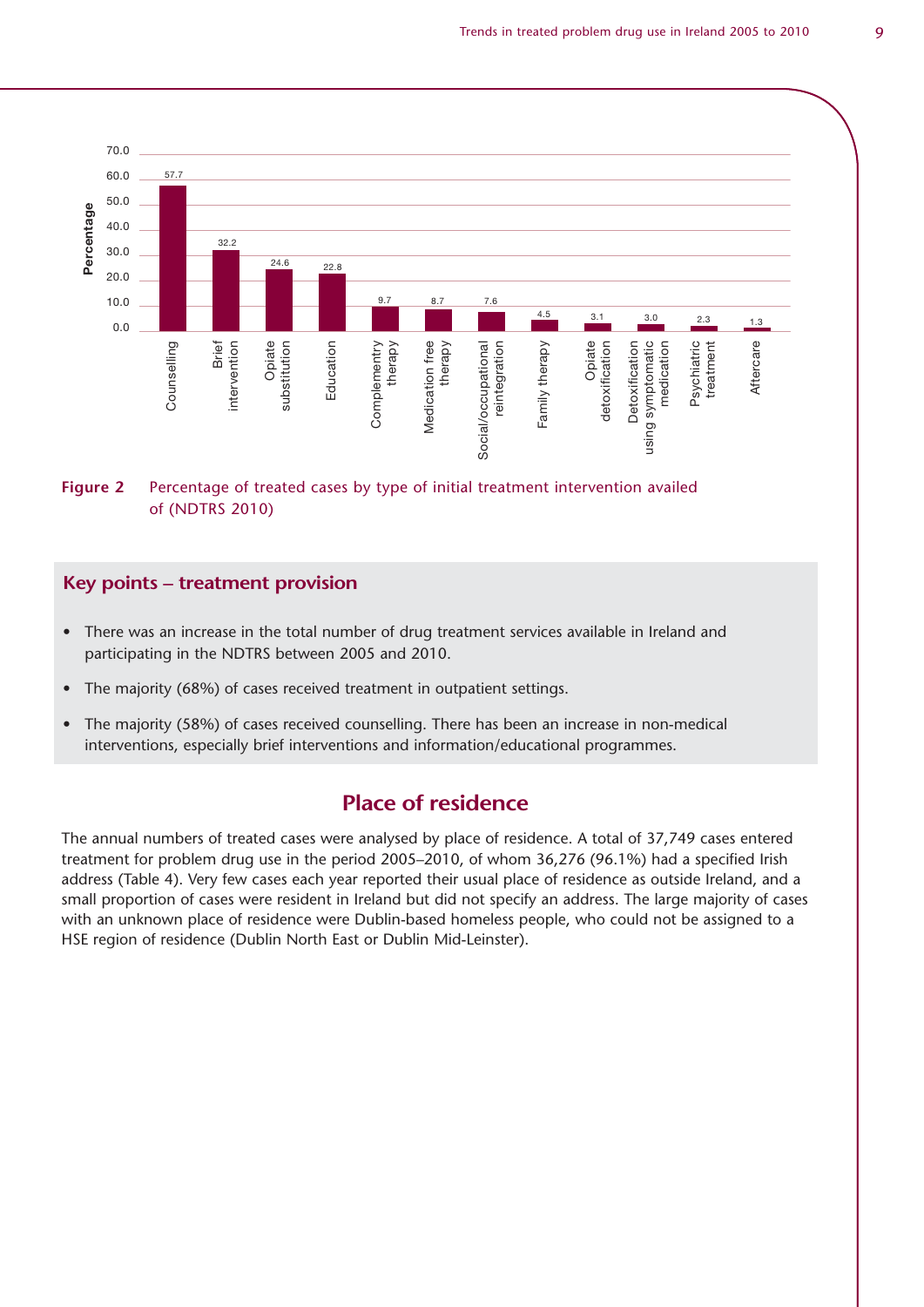|                            |      | 2005   |      | 2006   | 2007 |        |      | 2008   |      | 2009   | 2010 |        |
|----------------------------|------|--------|------|--------|------|--------|------|--------|------|--------|------|--------|
|                            | n    | (%)    | n    | $(\%)$ | n    | (%)    | n    | (%)    | n    | (%)    | n    | (%)    |
| All cases                  | 5176 |        | 5475 |        | 5977 |        | 6576 |        | 6667 |        | 7878 |        |
| Ireland, specified address | 4877 | (94.2) | 5238 | (95.7) | 5749 | (96.2) | 6322 | (96.1) | 6497 | (97.5) | 7593 | (96.4) |
| Ireland, address not       |      |        |      |        |      |        |      |        |      |        |      |        |
| recorded                   | 290  | (5.6)  | 226  | (4.1)  | 223  | (3.7)  | 245  | (3.7)  | 164  | (2.5)  | 278  | (3.6)  |
| Outside Ireland            | 9    | (0.2)  | 11   | (0.2)  |      | (0.1)  |      | (0.1)  | 6    | (0.1)  |      | (0.1)  |

#### **Table 4** Cases entering treatment, by place of residence (NDTRS 2005–2010)

The following analysis and subsequent tables exclude cases not normally resident in Ireland and cases whose HSE region of residence is not known. When interpreting NDTRS data by geographical area, it is important to note that the numbers reported for each area may be influenced by treatment availability in the area, and by the extent to which services participated in the reporting system.

### **HSE region of residence**

Table 5 presents cases entering treatment by HSE region of residence and by treatment status. In the sixyear period, the highest proportion (35%) of cases entering treatment lived in the HSE Dublin Mid-Leinster Region; 27% lived in the Dublin North East Region, 25% in the South and 13% in the West. There was a slight decrease in the proportions of cases in both Dublin regions and a parallel increase in the South and West regions between 2005 and 2010. The actual number of cases decreased in the Dublin North East and Dublin Mid-Leinster regions in 2009 for the first time in five years, but increased again slightly in 2010. In the same year, the highest proportion (34%) of cases entering treatment lived in the HSE South Region.

The highest number of new cases lived in the South Region, with numbers increasing by 86% over the sixyear period, from 737 cases in 2005 to 1,369 cases in 2010. The second largest increase in new cases was in the West Region at 84%, followed by the Dublin Mid-Leinster Region (67%). The number of new cases increased in the Dublin North East Region up to 2008, but decreased every year since then.

|                           |              | 2005   |              | 2006   |              | 2007   |      | 2008   |              | 2009   |      | 2010   |
|---------------------------|--------------|--------|--------------|--------|--------------|--------|------|--------|--------------|--------|------|--------|
|                           | $\mathsf{n}$ | (% )   | $\mathsf{n}$ | (% )   | $\mathsf{n}$ | (% )   | n    | (%)    | $\mathsf{n}$ | (% )   | n    | (% )   |
| All cases*                | 4877         |        | 5238         |        | 5749         |        | 6322 |        | 6497         |        | 7593 |        |
| Dublin North East         | 1484         | (30.4) | 1522         | (29.1) | 1530         | (26.6) | 1742 | (27.6) | 1668         | (25.7) | 1781 | (23.5) |
| Dublin Mid-Leinster       | 1824         | (37.4) | 1986         | (37.9) | 2137         | (37.2) | 2279 | (36.0) | 2191         | (33.7) | 2252 | (29.7) |
| South                     | 1099         | (22.5) | 1149         | (21.9) | 1264         | (22.0) | 1363 | (21.6) | 1812         | (27.9) | 2541 | (33.5) |
| West                      | 470          | (9.6)  | 581          | (11.1) | 818          | (14.2) | 938  | (14.8) | 826          | (12.7) | 1019 | (13.4) |
| New cases                 | 1976         |        | 2229         |        | 2430         |        | 2658 |        | 2930         |        | 3207 |        |
| Dublin North East         | 488          | (24.7) | 630          | (28.3) | 636          | (26.2) | 779  | (29.3) | 695          | (23.7) | 534  | (16.7) |
| Dublin Mid-Leinster       | 452          | (22.9) | 541          | (24.3) | 583          | (24.0) | 622  | (23.4) | 714          | (24.4) | 755  | (23.5) |
| South                     | 737          | (37.3) | 724          | (32.5) | 752          | (30.9) | 761  | (28.6) | 1086         | (37.1) | 1369 | (42.7) |
| West                      | 299          | (15.1) | 334          | (15.0) | 459          | (18.9) | 496  | (18.7) | 435          | (14.8) | 549  | (17.1) |
| <b>Previously treated</b> |              |        |              |        |              |        |      |        |              |        |      |        |
| cases                     | 2760         |        | 2825         |        | 3144         |        | 3510 |        | 3439         |        | 4217 |        |
| Dublin North East         | 942          | (34.1) | 820          | (29.0) | 834          | (26.5) | 912  | (26.0) | 935          | (27.2) | 1202 | (28.5) |
| Dublin Mid-Leinster       | 1317         | (47.7) | 1362         | (48.2) | 1483         | (47.2) | 1592 | (45.4) | 1415         | (41.1) | 1427 | (33.8) |
| South                     | 348          | (12.6) | 407          | (14.4) | 488          | (15.5) | 580  | (16.5) | 707          | (20.6) | 1132 | (26.8) |
| West                      | 153          | (5.5)  | 236          | (8.4)  | 339          | (10.8) | 426  | (12.1) | 382          | (11.1) | 456  | (10.8) |
| <b>Treatment status</b>   |              |        |              |        |              |        |      |        |              |        |      |        |
| not known                 | 141          |        | 184          |        | 175          |        | 154  |        | 128          |        | 169  |        |

#### **Table 5** Cases entering treatment, by HSE region of residence and by treatment status (NDTRS 2005–2010)

\* Excludes cases whose HSE region of residence is not known and cases not normally resident in Ireland.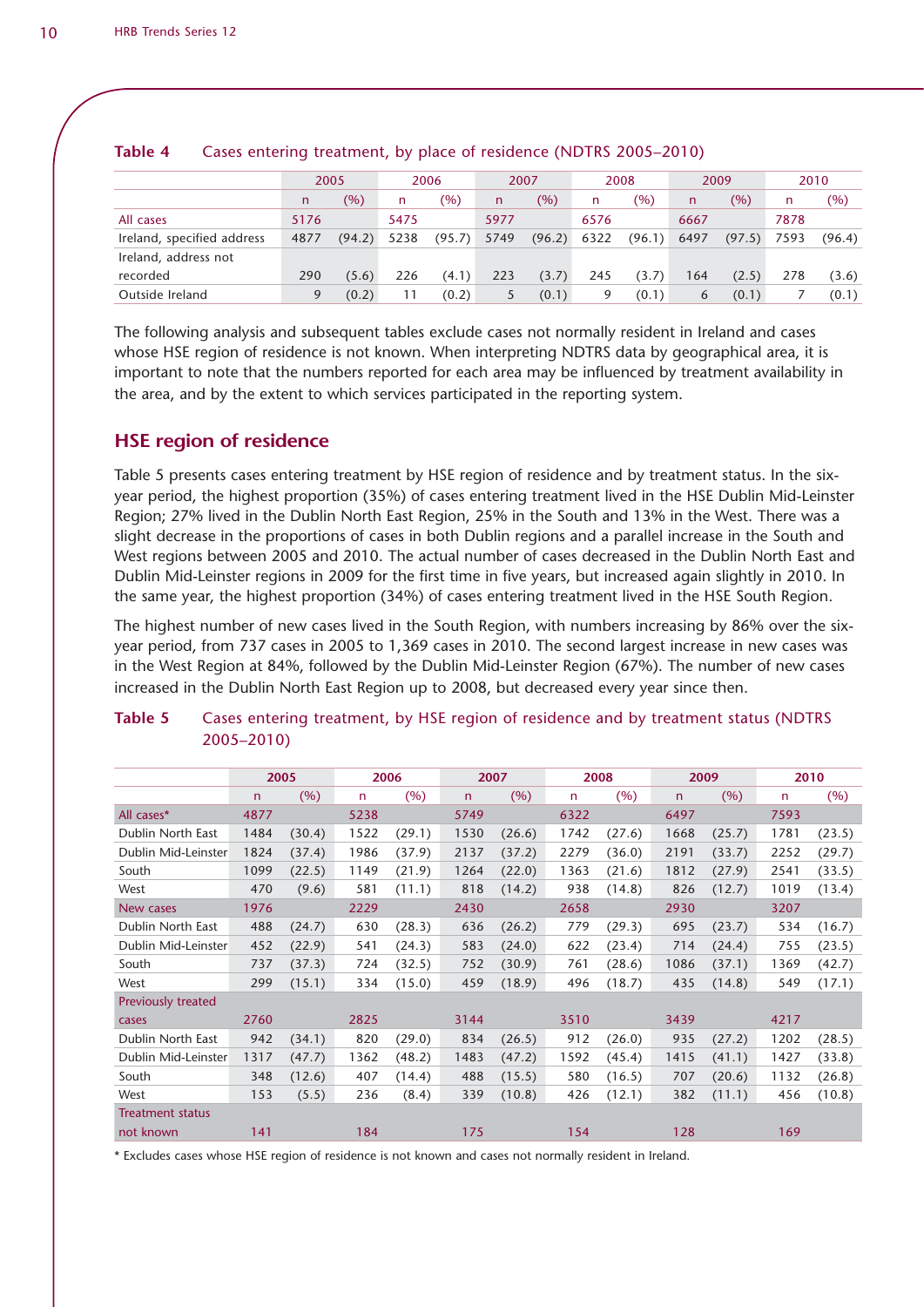A more detailed analysis of treated problem drug use by HSE region of residence is available in the online appendix (www.drugsandalcohol.ie/16381).

#### **Regional drugs task force area of residence**

Data were further analysed by regional drugs task force (RDTF) area of residence. In order to adjust for variation in population size by geographical area, the actual incidence of treated drug use in each area was calculated using the average number of new cases over the six-year period living in each of the 10 RDTF areas; this average was divided by the population aged 15–64 years living in the respective RDTF areas, using the census figures for 2005 and 2006 and CSO estimated figures for 2007 to 2010.<sup>13, 14, 15</sup>

Between 2005 and 2010, the average annual incidence of treated drug use was highest in the South East RDTF area at 152 cases per 100,000, followed by the North Dublin area (101 cases) and the Southern area (93 cases). The incidence was lowest in the North West RDTF area at 52 cases per 100,000, the Western area (50 cases) and the East Coast area (38 cases).

In order to illustrate trends over time, the average annual incidence of treated problem drug use was examined for two distinct time periods, 2005–2007 (Figure 3) and 2008–2010 (Figure 4), by RDTF area of residence.

In the 2005–2007 period, the average annual incidence of treated drug use ranged from 31 cases per 100,000 in the East Coast RDTF area to 131 cases in the South East RDTF area.

In the 2008–2010 period, the average annual incidence of treated drug use ranged from 44 cases per 100,000 in the East Coast RDTF area to 174 cases in the South East area. The incidence increased in all areas compared to the previous three-year period except in the North Eastern RDTF area. No RDTF area had an average annual incidence of less than 40 cases per 100,000 in the 2008–2010 period, while there were two such areas in the earlier period.

The two maps (Figures 3 and 4) clearly show both the spread and the increase in cases of treated drug use throughout the country. This reflects not only the extent of problem drug use but also an increase in treatment availability and in compliance with the NDTRS. The highest proportional increase between the two three-year periods occurred in the Western RDTF area, where the average annual incidence increased by 66%, from 38 cases in 2005–2007 to 62 cases in 2008–2010. The incidence increased by 48% in the Southern RDTF area and by 41% in the East Coast area. The lowest proportional increase was in the Midland RDTF area, at 12%, and the incidence decreased by 16% in the North Eastern area.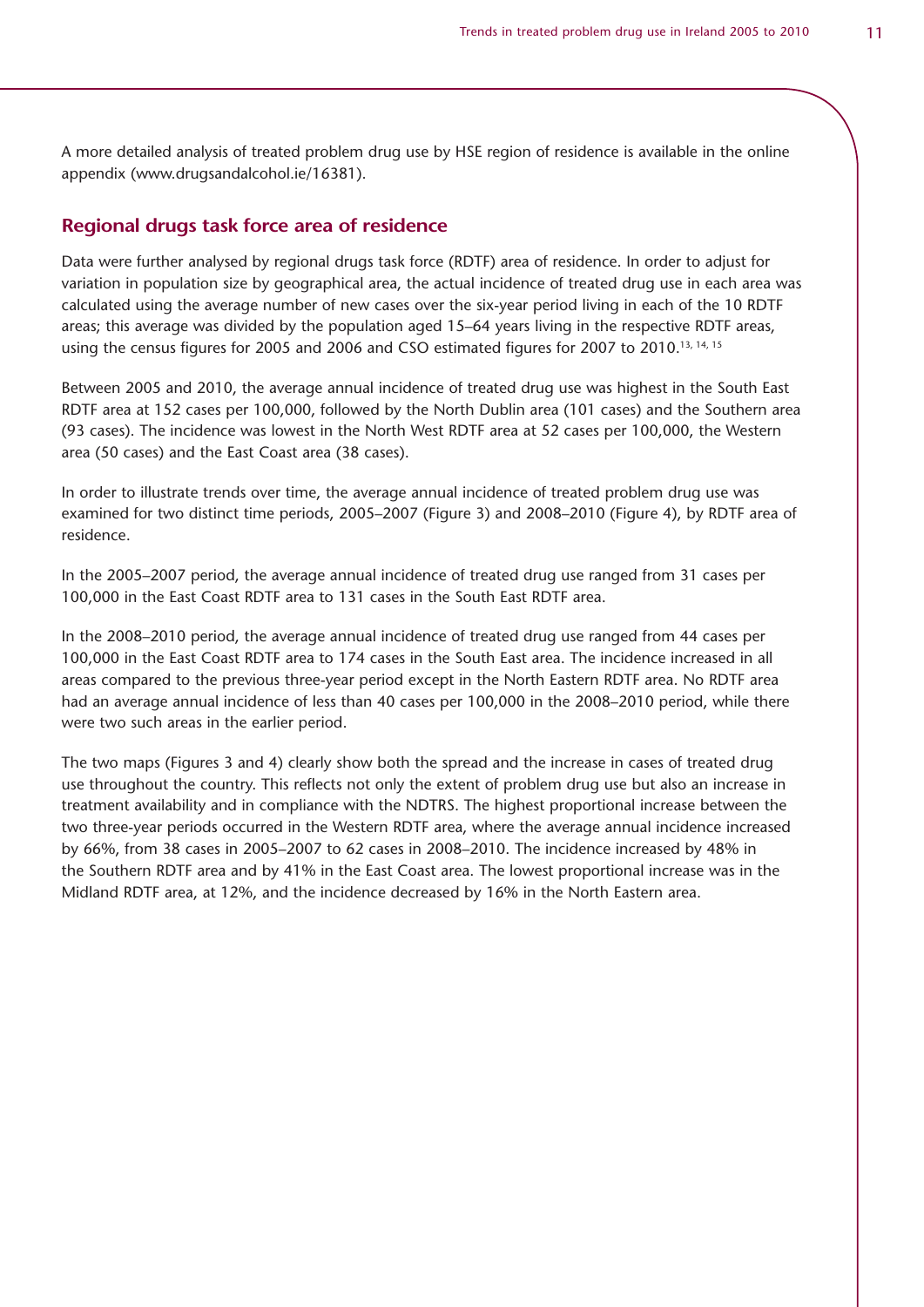

**Figure 3** Average annual incidence of treated problem drug use per 100,000 15–64-year-olds, by regional drugs task force area of residence (NDTRS 2005–2007) NB: Incidence rates are affected by level of participation in the NDTRS.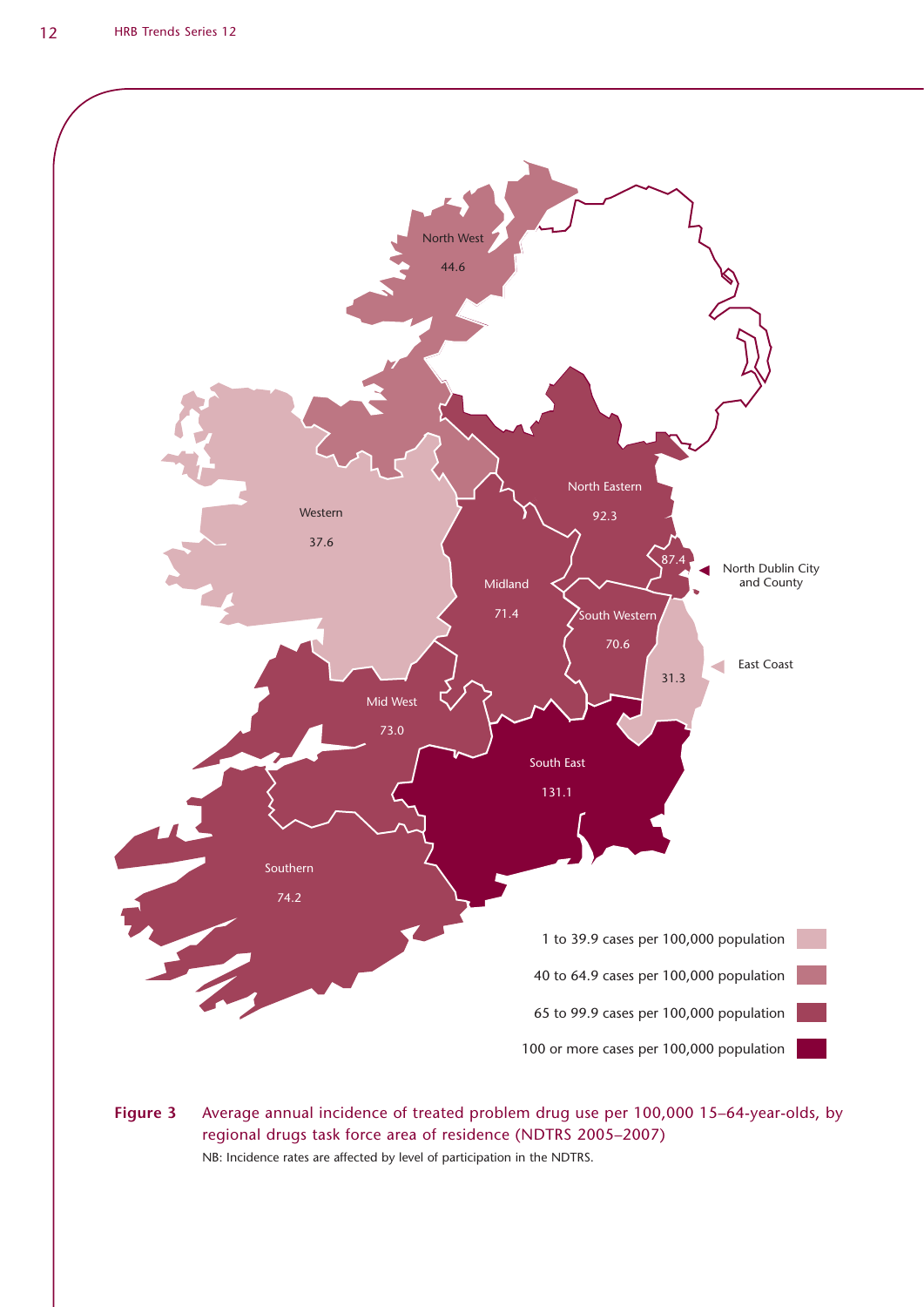![](_page_12_Figure_1.jpeg)

**Figure 4** Average annual incidence of treated problem drug use per 100,000 15–64-year-olds, by regional drugs task force area of residence (NDTRS 2008–2010) NB: Incidence rates are affected by level of participation in the NDTRS.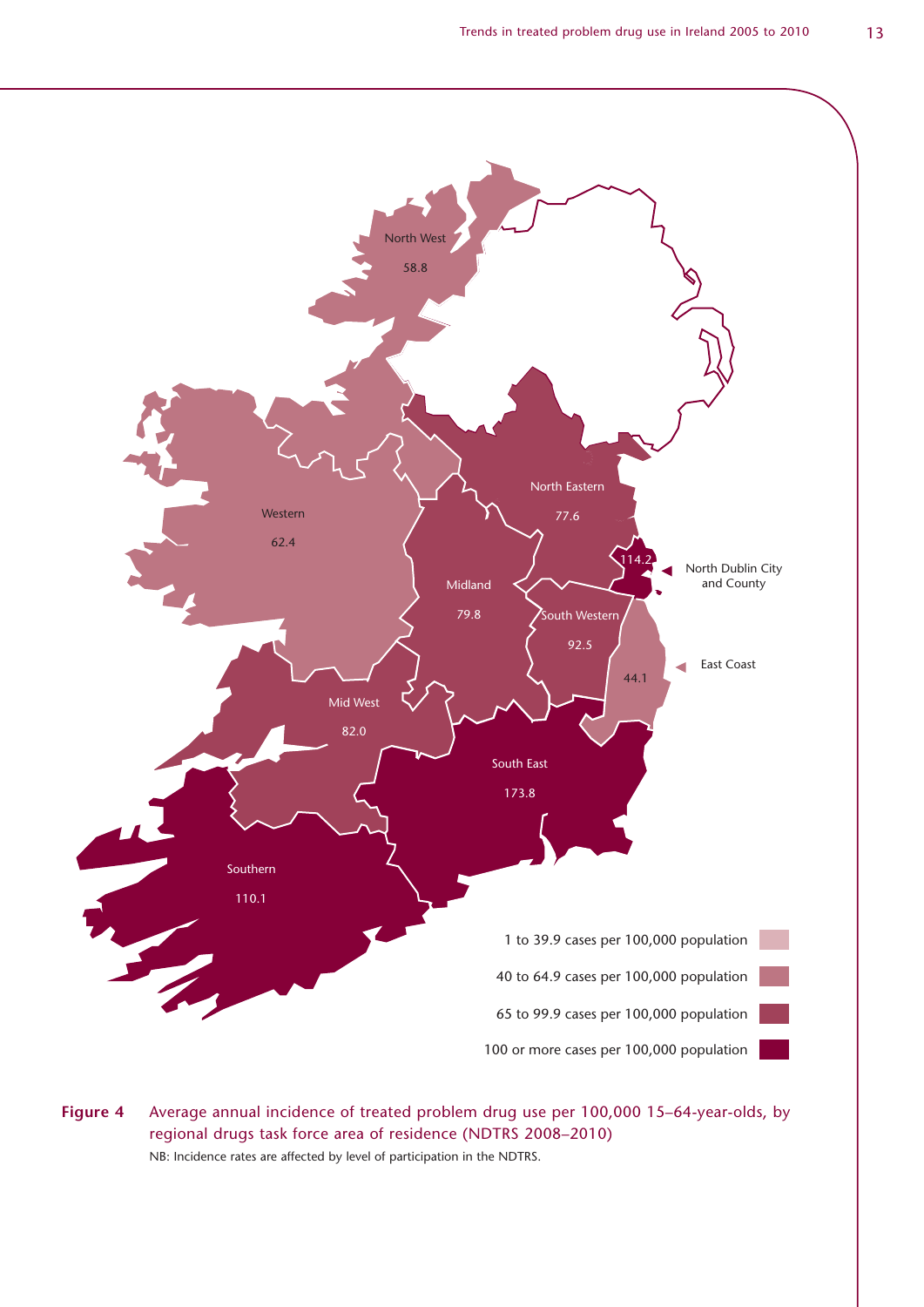#### **Key points – place of residence**

- Between 2005 and 2010, the highest proportion of cases lived in the HSE Dublin Mid-Leinster Region (35%); 27% lived in the Dublin North East, 24% in the South and 13% in the West regions.
- There was a slight decrease in the proportion of cases in both HSE Dublin regions and a parallel increase in the South and West HSE regions.
- The average annual incidence was highest in the South East RDTF area, followed by the North Dublin and North Eastern areas. It was lowest in the North West, Western and East Coast areas.
- The clear spread and increase in treated drug use throughout the country reflect not only the extent of problem drug use but also an increase in treatment availability and in compliance with the NDTRS.

## **Problem substances**

#### **Main problem substance**

In the six-year period, opiates, mainly heroin, were the most common main problem drugs (61%), followed by cannabis (21%) and cocaine (11%). The proportion of opiate users remained stable between 2005 and 2008, but decreased slightly in 2009 and 2010. The proportion of cases reporting cannabis as their main problem substance decreased between 2005 and 2007 but increased steadily thereafter, reaching its highest level in 2010 at 25% (1,893 cases) (Table 6) . Following a steady increase to a peak in 2007 (777 cases), the number of cases reporting cocaine as their main problem substance decreased in the subsequent two years and remained stable in 2010 (Figure 5).

While the number of opiate cases increased overall, the proportion of opiate users among previously treated cases decreased over the reporting period, from 83% in 2005 to 72% in 2010. A growing proportion of cases returning to treatment reported problem use of drugs other than opiates, such as cannabis or benzodiazepines.

Substances categorised as 'other' comprised: substances bought in head shops (58%); sedatives other than benzodiazepines (15%); hallucinogenic substances such as lysergic acid (7%); and other unspecified medication (6%). The significant increase in the number of new cases reporting an 'other' drug as their main problem substance is mainly due to the appearance of head shop substances in treatment data. In 2010, 213 cases reported a head shop substance as their main problem drug (accounting for 77% of the 'other' category), while there were only 17 cases in 2009.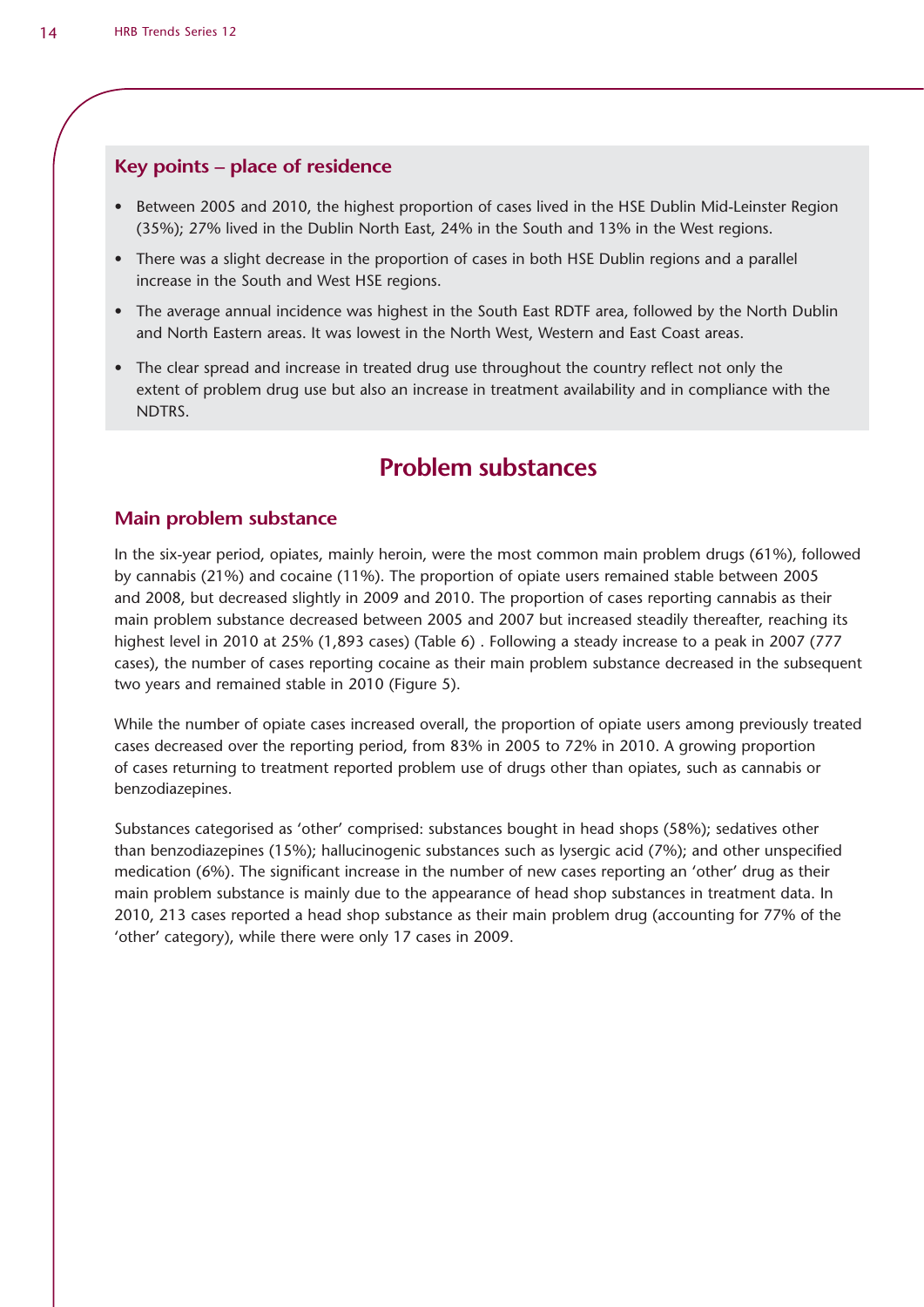|                    | 2005         |        | 2006         |        | 2007           |        | 2008 |        | 2009           |        | 2010         |        |
|--------------------|--------------|--------|--------------|--------|----------------|--------|------|--------|----------------|--------|--------------|--------|
|                    | $\mathsf{n}$ | (%)    | $\mathsf{n}$ | (%)    | $\mathsf{n}$   | (%)    | n    | (%)    | $\mathsf{n}$   | (%)    | $\mathsf{n}$ | (%)    |
| All cases          | 4877         |        | 5238         |        | 5749           |        | 6322 |        | 6497           |        | 7593         |        |
| Opiates            | 3094         | (63.4) | 3326         | (63.5) | 3627           | (63.1) | 4004 | (63.3) | 3862           | (59.4) | 4300         | (56.6) |
| Ecstasy            | 124          | (2.5)  | 95           | (1.8)  | 129            | (2.2)  | 103  | (1.6)  | 64             | (1.0)  | 48           | (0.6)  |
| Cocaine            | 467          | (9.6)  | 552          | (10.5) | 777            | (13.5) | 762  | (12.1) | 696            | (10.7) | 698          | (9.2)  |
| Amphetamines       | 36           | (0.7)  | 30           | (0.6)  | 39             | (0.7)  | 36   | (0.6)  | 33             | (0.5)  | 56           | (0.7)  |
| Benzodiazepines    | 75           | (1.5)  | 96           | (1.8)  | 163            | (2.8)  | 167  | (2.6)  | 260            | (4.0)  | 292          | (3.8)  |
| Volatile inhalants | 27           | (0.6)  | 23           | (0.4)  | 32             | (0.6)  | 28   | (0.4)  | 21             | (0.3)  | 31           | (0.4)  |
| Cannabis           | 1039         | (21.3) | 1097         | (20.9) | 963            | (16.8) | 1192 | (18.9) | 1519           | (23.4) | 1893         | (24.9) |
| Other              | 15           | (0.3)  | 19           | (0.4)  | 19             | (0.3)  | 30   | (0.5)  | 42             | (0.6)  | 275          | (3.6)  |
| <b>New cases</b>   | 1976         |        | 2229         |        | 2430           |        | 2658 |        | 2930           |        | 3207         |        |
| Opiates            | 722          | (36.5) | 913          | (41.0) | 1037           | (42.7) | 1169 | (44.0) | 1221           | (41.7) | 1172         | (36.5) |
| Ecstasy            | 92           | (4.7)  | 65           | (2.9)  | 86             | (3.5)  | 66   | (2.5)  | 47             | (1.6)  | 21           | (0.7)  |
| Cocaine            | 275          | (13.9) | 342          | (15.3) | 466            | (19.2) | 447  | (16.8) | 417            | (14.2) | 382          | (11.9) |
| Amphetamines       | 22           | (1.1)  | 21           | (0.9)  | 25             | (1.0)  | 26   | (1.0)  | 22             | (0.8)  | 33           | (1.0)  |
| Benzodiazepines    | 42           | (2.1)  | 50           | (2.2)  | 85             | (3.5)  | 74   | (2.8)  | 137            | (4.7)  | 140          | (4.4)  |
| Volatile inhalants | 21           | (1.1)  | 19           | (0.9)  | 24             | (1.0)  | 16   | (0.6)  | 14             | (0.5)  | 25           | (0.8)  |
| Cannabis           | 794          | (40.2) | 809          | (36.3) | 695            | (28.6) | 845  | (31.8) | 1047           | (35.7) | 1253         | (39.1) |
| Other              | 8            | (0.4)  | 10           | (0.4)  | 12             | (0.5)  | 15   | (0.6)  | 25             | (0.9)  | 181          | (5.6)  |
| Previously         |              |        |              |        |                |        |      |        |                |        |              |        |
| treated cases      | 2760         |        | 2825         |        | 3144           |        | 3510 |        | 3439           |        | 4217         |        |
| Opiates            | 2281         | (82.6) | 2281         | (80.7) | 2450           | (77.9) | 2723 | (77.6) | 2566           | (74.6) | 3034         | (71.9) |
| Ecstasy            | 30           | (1.1)  | 29           | (1.0)  | 42             | (1.3)  | 36   | (1.0)  | 17             | (0.5)  | 23           | (0.5)  |
| Cocaine            | 175          | (6.3)  | 194          | (6.9)  | 293            | (9.3)  | 300  | (8.5)  | 261            | (7.6)  | 304          | (7.2)  |
| Amphetamines       | 14           | (0.5)  | 9            | (0.3)  | 14             | (0.4)  | 10   | (0.3)  | 11             | (0.3)  | 20           | (0.5)  |
| Benzodiazepines    | 30           | (1.1)  | 40           | (1.4)  | 72             | (2.3)  | 87   | (2.5)  | 118            | (3.4)  | 143          | (3.4)  |
| Volatile inhalants | 5            | (0.2)  | 3            | (0.1)  | $\overline{7}$ | (0.2)  | 12   | (0.3)  | $\overline{7}$ | (0.2)  | 5            | (0.1)  |
| Cannabis           | 219          | (7.9)  | 260          | (9.2)  | 259            | (8.2)  | 330  | (9.4)  | 443            | (12.9) | 597          | (14.2) |
| Other              | 6            | (0.2)  | 9            | (0.3)  | $\overline{7}$ | (0.2)  | 12   | (0.3)  | 16             | (0.5)  | 91           | (2.2)  |
| <b>Treatment</b>   |              |        |              |        |                |        |      |        |                |        |              |        |
| status unknown     | 141          |        | 184          |        | 175            |        | 154  |        | 128            |        | 169          |        |

### **Table 6** Main problem drug used by cases entering treatment, by treatment status (NDTRS 2005– 2010)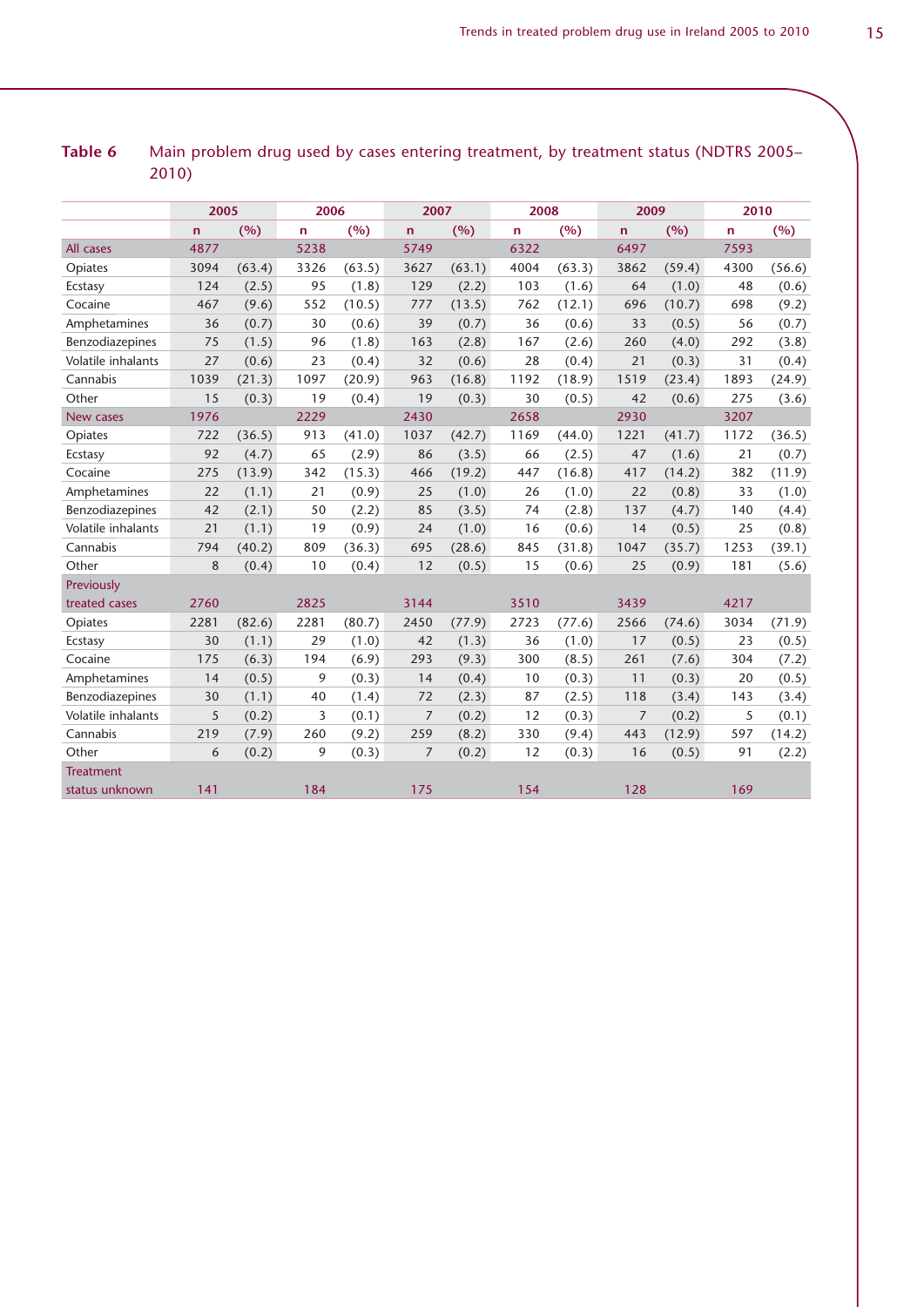![](_page_15_Figure_1.jpeg)

#### **Figure 5** All cases: main problem drug (NDTRS 2005–2010)

Among new cases, the numbers reporting an opiate as their main problem drug increased by 62%, from 722 in 2005 to 1,172 in 2010 (Figure 6). Cannabis was increasingly reported as a main problem drug between 2005 and 2010, with the numbers increasing by 48% in the last two years. In 2010, cannabis became the most common main problem drug reported by new cases, ahead of opiates for the first time since 2005. The number of new cases reporting ecstasy as their main problem drug dropped by over 77% between 2005 and 2010. The highest proportional increase (233%) over the six-year period was among new cases reporting a benzodiazepine as their main problem drug.

![](_page_15_Figure_4.jpeg)

![](_page_15_Figure_5.jpeg)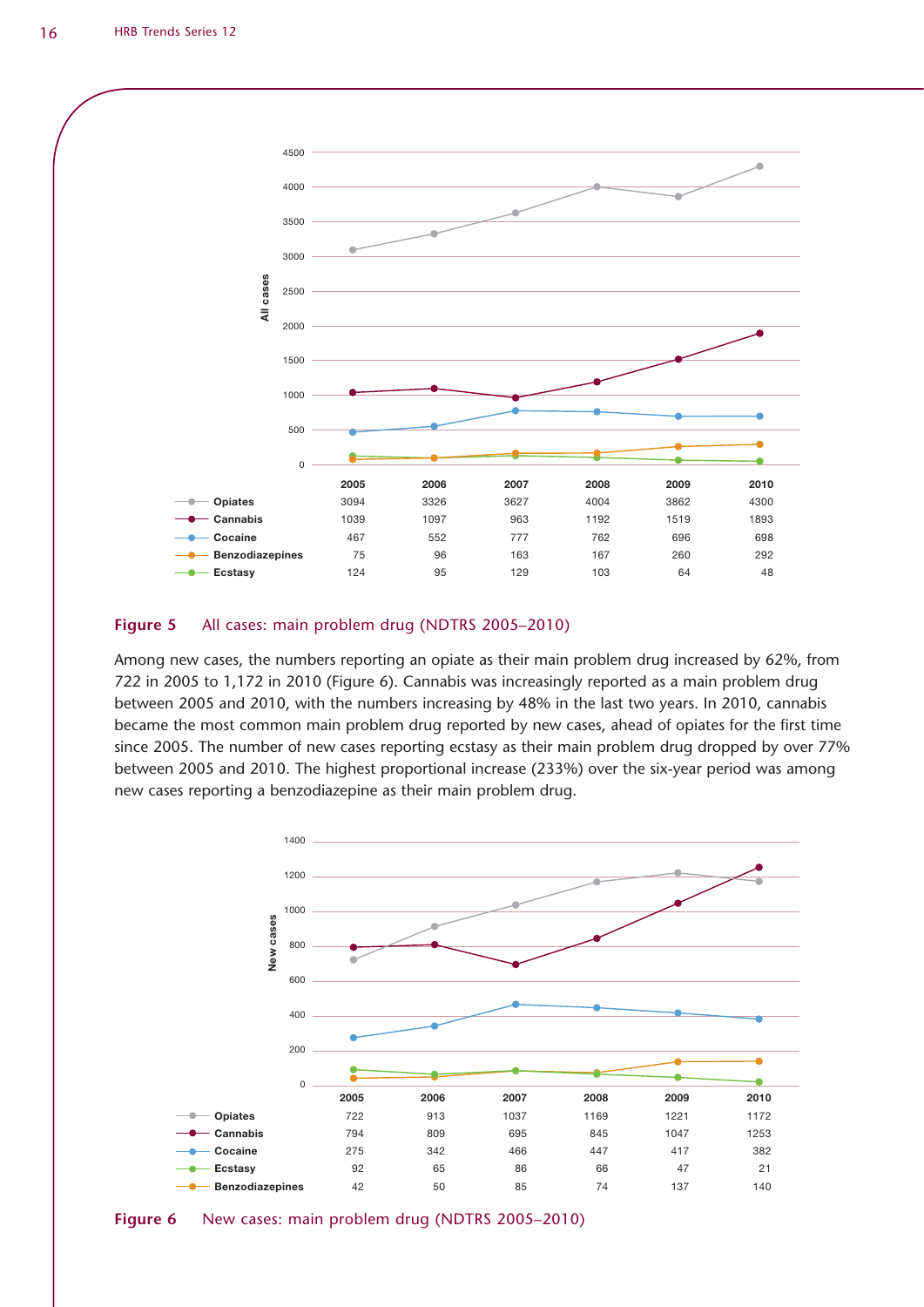Trends in the main problem drugs reported are in line with those at European level, where the three most common main problem drugs reported by new cases in 2009 were the same as in Ireland. However, the proportion of new opiate cases was higher in Ireland (42%, compared to 31% in the EU). The proportion of new cocaine cases was lower (14%, compared to 23% in the EU). The proportion of new cannabis cases was 36% in Ireland and 33% in the EU.17

The proportions of new cases reporting each substance as their main problem drug differed according to gender (Figure 7). Over the six-year period, cannabis was the main problem drug most commonly reported by new male cases (39%), just ahead of opiates (37%) and followed by cocaine (17%). The majority (52%) of new female cases reported an opiate as their main problem drug, followed by cannabis (24%) and cocaine (10%). The proportion of new cases reporting ecstasy was just about the same for both genders; 3% of males and 6% of females reported a benzodiazepine as their main problem drug.

![](_page_16_Figure_3.jpeg)

**Figure 7** New cases: main problem drug by gender (NDTRS 2005–2010)

#### **Key points – main problem substance**

- In the period 2005–2010, opiates were the most common problem drug (61%), followed by cannabis (21%) and cocaine (11%).
- The proportion of opiate users remained stable between 2005 and 2008, but decreased in 2009 and 2010.
- The number of cases reporting cannabis as their main problem substance increased significantly, with cannabis becoming the most common problem drug reported by new cases in 2010.
- Since 2007, the number of cases reporting cocaine as a main problem drug has decreased. There was also a drop in the number of ecstasy cases.
- In 2010, nearly 5% of new cases reported a head shop substance as their main problem drug.
- Among new cases, benzodiazepines accounted for the highest proportional increase over the reporting period.
- Cannabis was the main problem drug most commonly reported by new male cases, while the majority of new female cases reported an opiate as their main problem drug.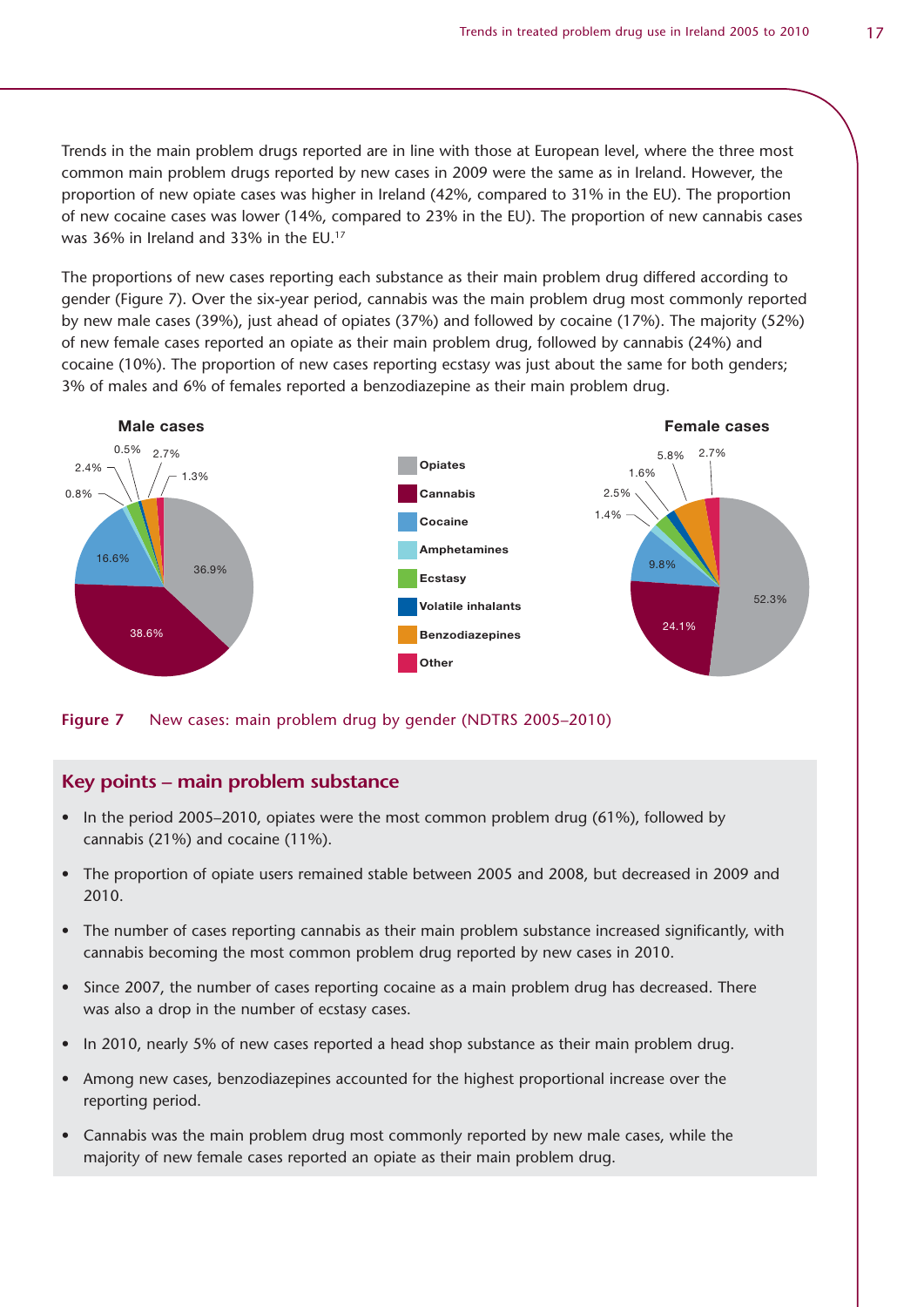#### **Additional problem substances**

The majority (68%) of treated cases between 2005 and 2010 reported problem use of more than one substance. The proportion of cases reporting multiple problem substances fluctuated over the reporting period, with the highest proportion (71%) recorded in 2006 and the lowest proportion (65%) recorded in 2010 (Table 7). The use of several substances increases the complexity of cases, and is generally associated with poorer treatment outcomes.

### **Table 7** Use of more than one drug, by treatment status (NDTRS 2005–2010)

|                          |              | 2005   |      | 2006   | 2007        |        | 2008 |        | 2009        |        | 2010 |        |
|--------------------------|--------------|--------|------|--------|-------------|--------|------|--------|-------------|--------|------|--------|
|                          | $\mathsf{n}$ | (%)    | n    | (%)    | $\mathbf n$ | $(\%)$ | n    | (%)    | $\mathbf n$ | (%)    | n    | (%)    |
| All cases                | 4877         |        | 5238 |        | 5749        |        | 6322 |        | 6497        |        | 7593 |        |
| Using more than one drug | 3401         | (69.7) | 3732 | (71.2) | 3850        | (67.0) | 4430 | (70.1) | 4324        | (66.6) | 4913 | (64.7) |
| New cases                | 1976         |        | 2229 |        | 2430        |        | 2658 |        | 2930        |        | 3207 |        |
| Using more than one drug | 1374         | (69.5) | 1556 | (69.8) | 1612        | (66.3) | 1820 | (68.5) | 1926        | (65.7) | 2018 | (62.9) |
| Previously treated cases | 2760         |        | 2825 |        | 3144        |        | 3510 |        | 3439        |        | 4217 |        |
| Using more than one drug | 1934         | (70.1) | 2044 | (72.4) | 2144        | (68.2) | 2532 | (72.1) | 2336        | (67.9) | 2809 | (66.6) |
| Treatment status unknown | 141          |        | 184  |        | 175         |        | -54  |        | 128         |        | 169  |        |

Of the cases who entered treatment during the period under review, 28% reported problem use of two substances, 22% reported problem use of three, and 18% reported problem use of four. Previously treated and new cases showed similar trends.

Table 8 presents the additional problem substances used by cases reporting more than one problem substance. Cannabis, alcohol, cocaine and benzodiazepines were the most common additional problem drugs reported by cases entering treatment in the period 2005–2010. Cannabis was top of this list between 2005 and 2007, replaced by alcohol in the subsequent years. In 2010, alcohol was reported as an additional substance by 2,026 cases, a 78% increase on the 2005 figure of 1,136. Benzodiazepines became the third most common additional drug in 2010, ranking ahead of cocaine. Figure 8 provides a visual outline of these trends. A growing number of cases reported the use of drugs in the category 'Other', overtaking the amphetamine category from 2008 onwards. Ten per cent of all additional drugs reported in 2010 were in the category 'Other', and comprised substances purchased in head shops (59%), sedatives other than benzodiazepines (19%, most of which are those colloquially known as 'Z-drugs'), hallucinogenic substances such as lysergic acid (9%) and other medication (6%).

The additional substances most frequently reported by previously treated cases were cannabis (40%), cocaine (38%) and benzodiazepines (37%). Alcohol was fourth in the ranking, at 32%, with the number increasing by a substantial 125% over the six-year period, from 439 cases in 2005 to 988 cases in 2010. The proportion of previously treated cases reporting ecstasy as an additional problem substance fluctuated between 10% and 12% during the period.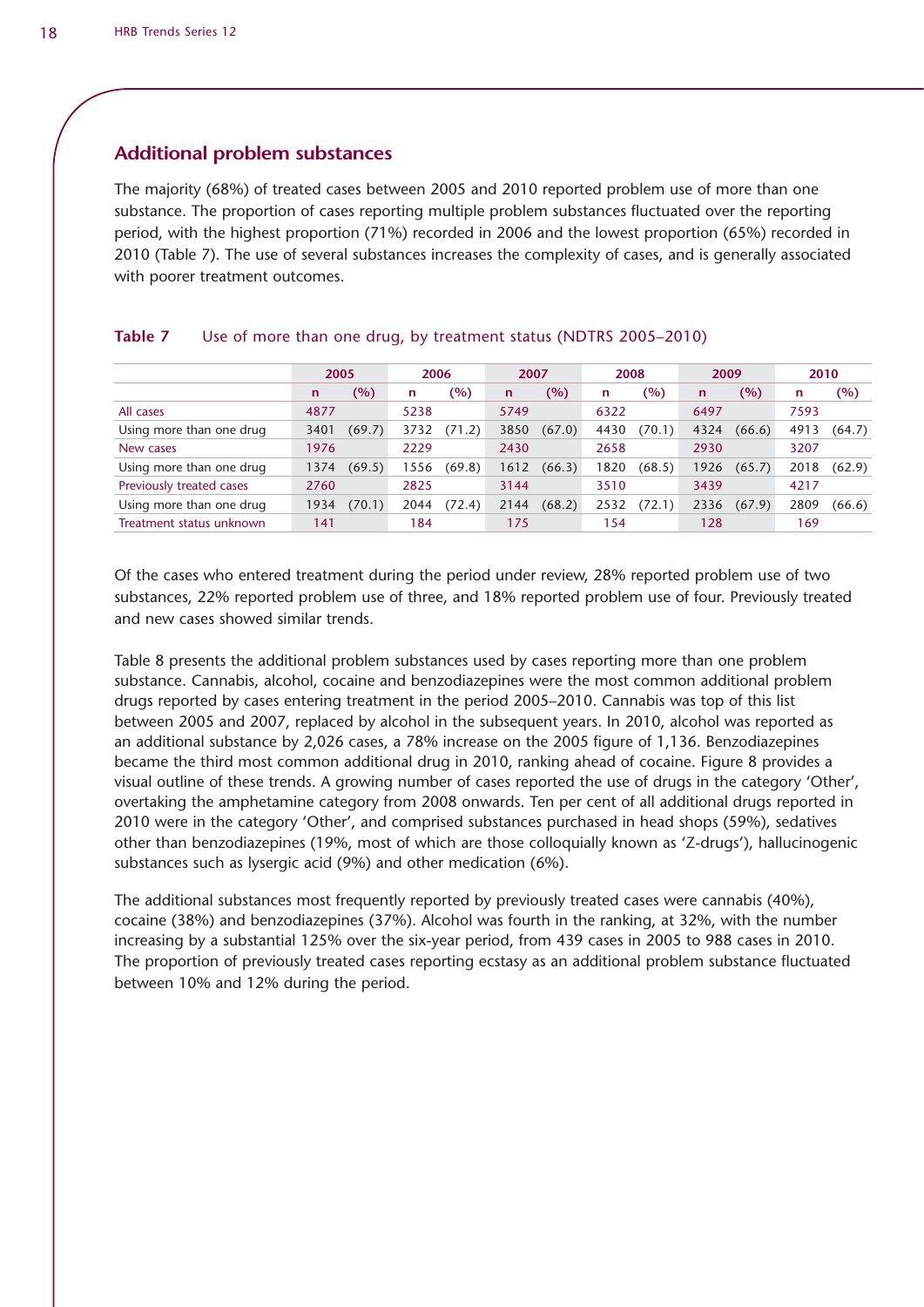|                          |              | 2005   |      | 2006   |              | 2007   |              | 2008   |      | 2009   |              | 2010   |
|--------------------------|--------------|--------|------|--------|--------------|--------|--------------|--------|------|--------|--------------|--------|
|                          | $\mathsf{n}$ | (%)    | n    | (%)    | $\mathsf{n}$ | (%)    | $\mathsf{n}$ | (%)    | 'n   | (%)    | $\mathsf{n}$ | (%)    |
| All cases*               | 3401         |        | 3732 |        | 3850         |        | 4430         |        | 4324 |        | 4913         |        |
| Opiates                  | 686          | (20.2) | 707  | (18.9) | 661          | (17.2) | 777          | (17.5) | 684  | (15.8) | 816          | (16.6) |
| Ecstasy                  | 645          | (19.0) | 597  | (16.0) | 640          | (16.6) | 638          | (14.4) | 626  | (14.5) | 560          | (11.4) |
| Cocaine                  | 1144         | (33.6) | 1384 | (37.1) | 1386         | (36.0) | 1631         | (36.8) | 1448 | (33.5) | 1393         | (28.4) |
| Amphetamines             | 195          | (5.7)  | 205  | (5.5)  | 181          | (4.7)  | 131          | (3.0)  | 143  | (3.3)  | 156          | (3.2)  |
| Benzodiazepines          | 963          | (28.3) | 1067 | (28.6) | 947          | (24.6) | 1424         | (32.1) | 1289 | (29.8) | 1608         | (32.7) |
| Volatile inhalants       | 31           | (0.9)  | 23   | (0.6)  | 24           | (0.6)  | 23           | (0.5)  | 30   | (0.7)  | 18           | (0.4)  |
| Cannabis                 | 1417         | (41.7) | 1596 | (42.8) | 1637         | (42.5) | 1809         | (40.8) | 1545 | (35.7) | 1694         | (34.5) |
| Alcohol                  | 1136         | (33.4) | 1466 | (39.3) | 1529         | (39.7) | 1826         | (41.2) | 1931 | (44.7) | 2026         | (41.2) |
| Other                    | 113          | (3.3)  | 98   | (2.6)  | 142          | (3.7)  | 172          | (3.9)  | 213  | (4.9)  | 476          | (9.7)  |
| New cases                | 1374         |        | 1556 |        | 1612         |        | 1820         |        | 1926 |        | 2018         |        |
| Opiates                  | 150          | (10.9) | 194  | (12.5) | 172          | (10.7) | 237          | (13.0) | 214  | (11.1) | 187          | (9.3)  |
| Ecstasy                  | 407          | (29.6) | 394  | (25.3) | 394          | (24.4) | 370          | (20.3) | 367  | (19.1) | 285          | (14.1) |
| Cocaine                  | 401          | (29.2) | 478  | (30.7) | 505          | (31.3) | 582          | (32.0) | 547  | (28.4) | 492          | (24.4) |
| Amphetamines             | 123          | (9.0)  | 113  | (7.3)  | 103          | (6.4)  | 69           | (3.8)  | 91   | (4.7)  | 80           | (4.0)  |
| Benzodiazepines          | 198          | (14.4) | 257  | (16.5) | 255          | (15.8) | 423          | (23.2) | 417  | (21.7) | 498          | (24.7) |
| Volatile inhalants       | 20           | (1.5)  | 14   | (0.9)  | 14           | (0.9)  | 9            | (0.5)  | 14   | (0.7)  | 8            | (0.4)  |
| Cannabis                 | 527          | (38.4) | 583  | (37.5) | 682          | (42.3) | 703          | (38.6) | 671  | (34.8) | 718          | (35.6) |
| Alcohol                  | 663          | (48.3) | 846  | (54.4) | 821          | (50.9) | 921          | (50.6) | 1047 | (54.4) | 1004         | (49.8) |
| Other                    | 57           | (4.1)  | 58   | (3.7)  | 63           | (3.9)  | 90           | (4.9)  | 97   | (5.0)  | 257          | (12.7) |
| Previously treated cases | 1934         |        | 2044 |        | 2144         |        | 2532         |        | 2336 |        | 2809         |        |
| Opiates                  | 515          | (26.6) | 469  | (22.9) | 471          | (22.0) | 525          | (20.7) | 464  | (19.9) | 617          | (22.0) |
| Ecstasy                  | 223          | (11.5) | 197  | (9.6)  | 237          | (11.1) | 260          | (10.3) | 253  | (10.8) | 270          | (9.6)  |
| Cocaine                  | 717          | (37.1) | 848  | (41.5) | 851          | (39.7) | 1026         | (40.5) | 884  | (37.8) | 880          | (31.3) |
| Amphetamines             | 69           | (3.6)  | 88   | (4.3)  | 77           | (3.6)  | 59           | (2.3)  | 50   | (2.1)  | 74           | (2.6)  |
| Benzodiazepines          | 739          | (38.2) | 787  | (38.5) | 677          | (31.6) | 980          | (38.7) | 855  | (36.6) | 1086         | (38.7) |
| Volatile inhalants       | 9            | (0.5)  | 9    | (0.4)  | 9            | (0.4)  | 14           | (0.6)  | 12   | (0.5)  | 10           | (0.4)  |
| Cannabis                 | 844          | (43.6) | 942  | (46.1) | 910          | (42.4) | 1071         | (42.3) | 858  | (36.7) | 946          | (33.7) |
| Alcohol                  | 439          | (22.7) | 582  | (28.5) | 670          | (31.3) | 872          | (34.4) | 852  | (36.5) | 988          | (35.2) |
| Other                    | 53           | (2.7)  | 38   | (1.9)  | 78           | (3.6)  | 77           | (3.0)  | 111  | (4.8)  | 214          | (7.6)  |
| Treatment status unknown | 93           |        | 132  |        | 94           |        | 78           |        | 62   |        | 86           |        |

### **Table 8** Additional problem substances, by treatment status (NDTRS 2005–2010)

\* All cases who reported use of one, two or three additional drugs.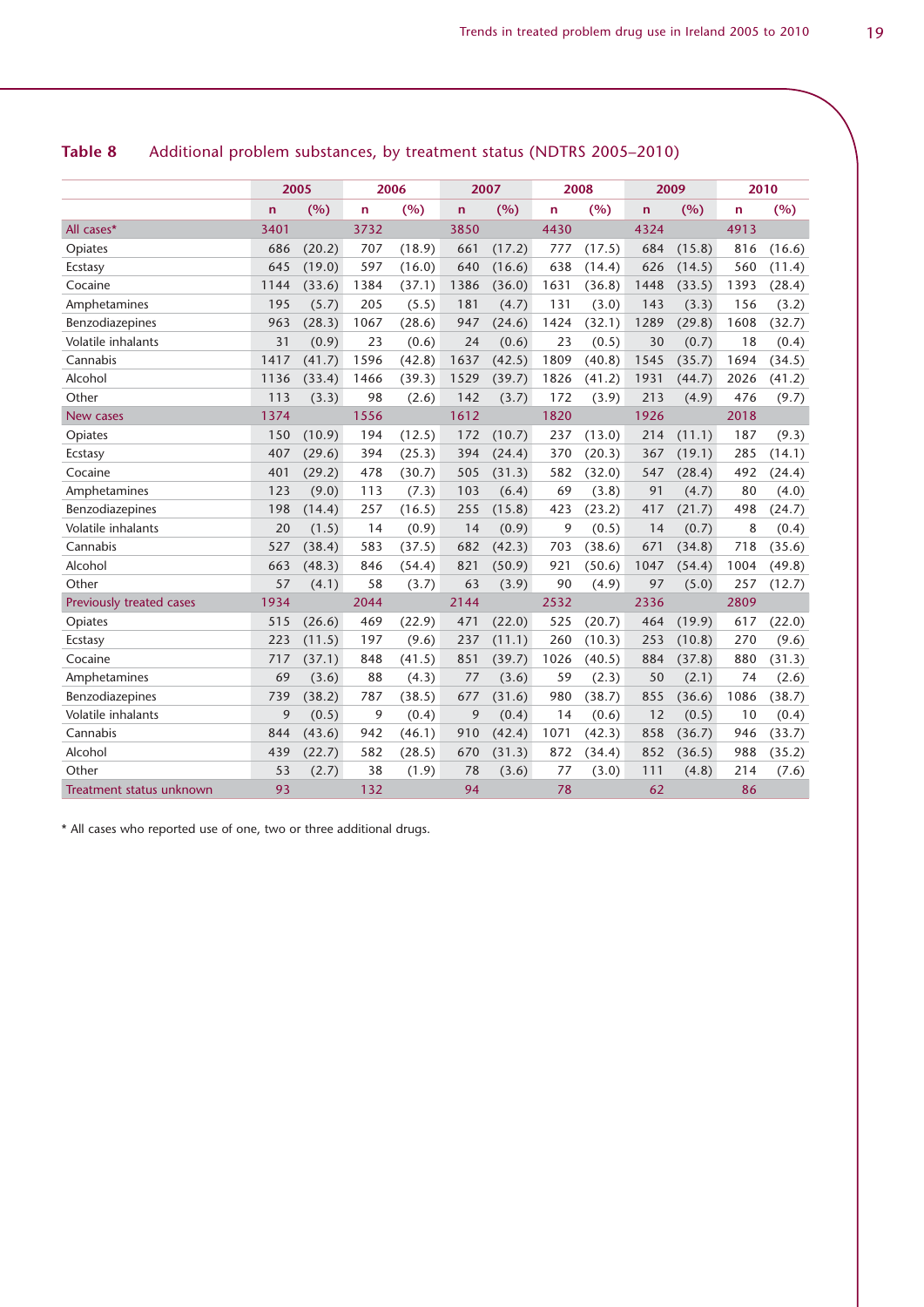![](_page_19_Figure_1.jpeg)

#### **Figure 8** All cases: additional problem substances (NDTRS 2005–2010)

Alcohol (51%), cannabis (38%) and cocaine (29%) were the additional substances most frequently reported by new cases. Alcohol ranked first in each year and increased its lead significantly after 2007, widening the gap between it and cannabis, the second most common additional drug (Figure 9). There was an increase of 152% in the number reporting a benzodiazepine as an additional substance, causing it to move up the ranking from fifth place in 2007 to third place in 2010. The number of cases reporting ecstasy decreased over the years.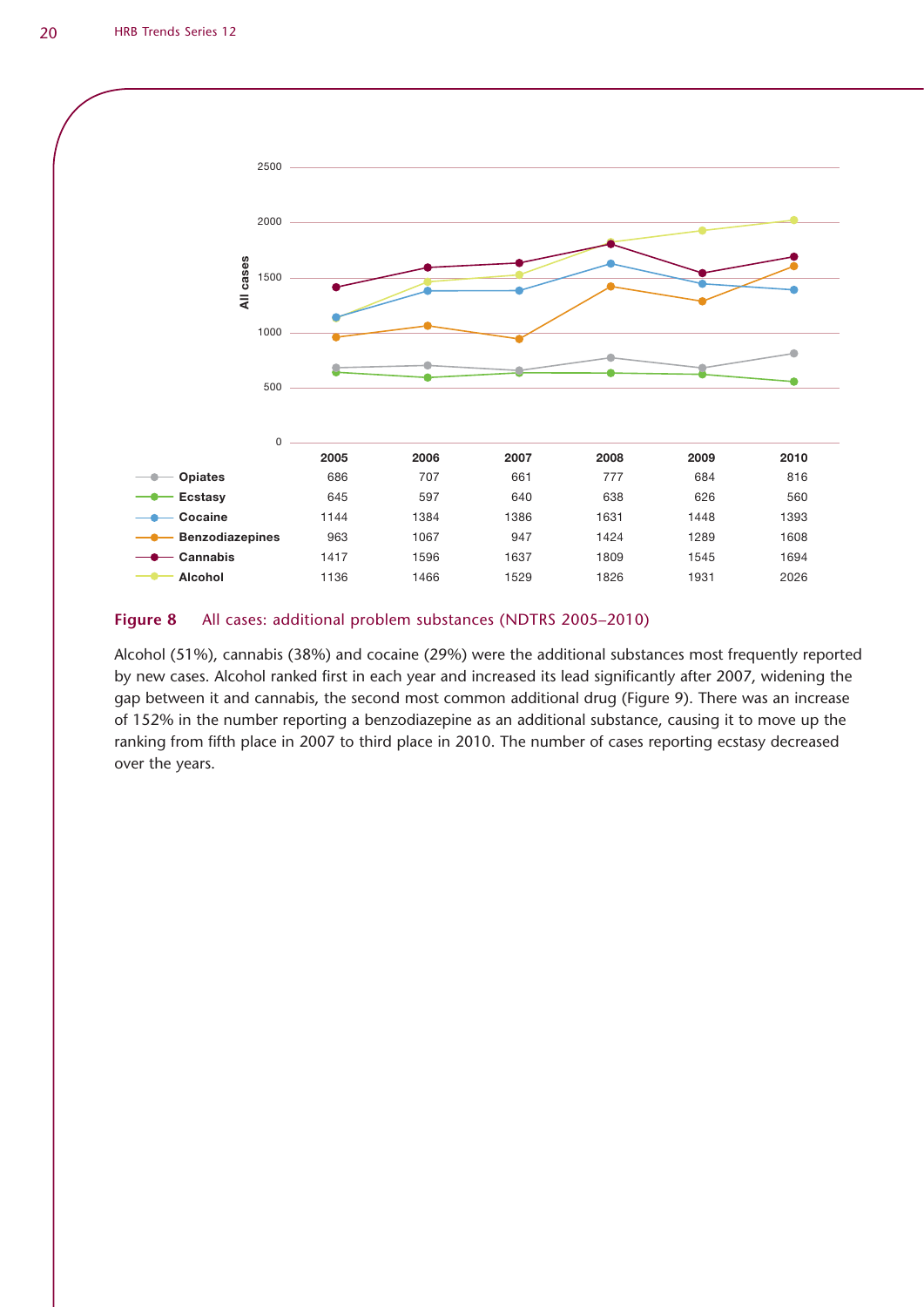![](_page_20_Figure_1.jpeg)

**Figure 9** New cases: additional problem substances (NDTRS 2005–2010)

The association between main problem drug and additional problem drugs among new cases entering treatment was examined for the period 2005–2010 (Table 9). The pattern of additional drugs used was linked to the main problem drug. For example, where an opiate was the main problem drug (first number column), the most common additional problem drugs were cannabis (54%), followed by benzodiazepines (35%) and cocaine (34%); whereas where cannabis was the main problem drug (second last column), the most common additional drugs were alcohol (74%), followed by cocaine (38%) and ecstasy (32%). In fact, the proportion of new cases reporting alcohol as an additional problem substance was over 50% for all substances except opiates and 'other' substances. These data emphasise the link between alcohol and illicit drug use.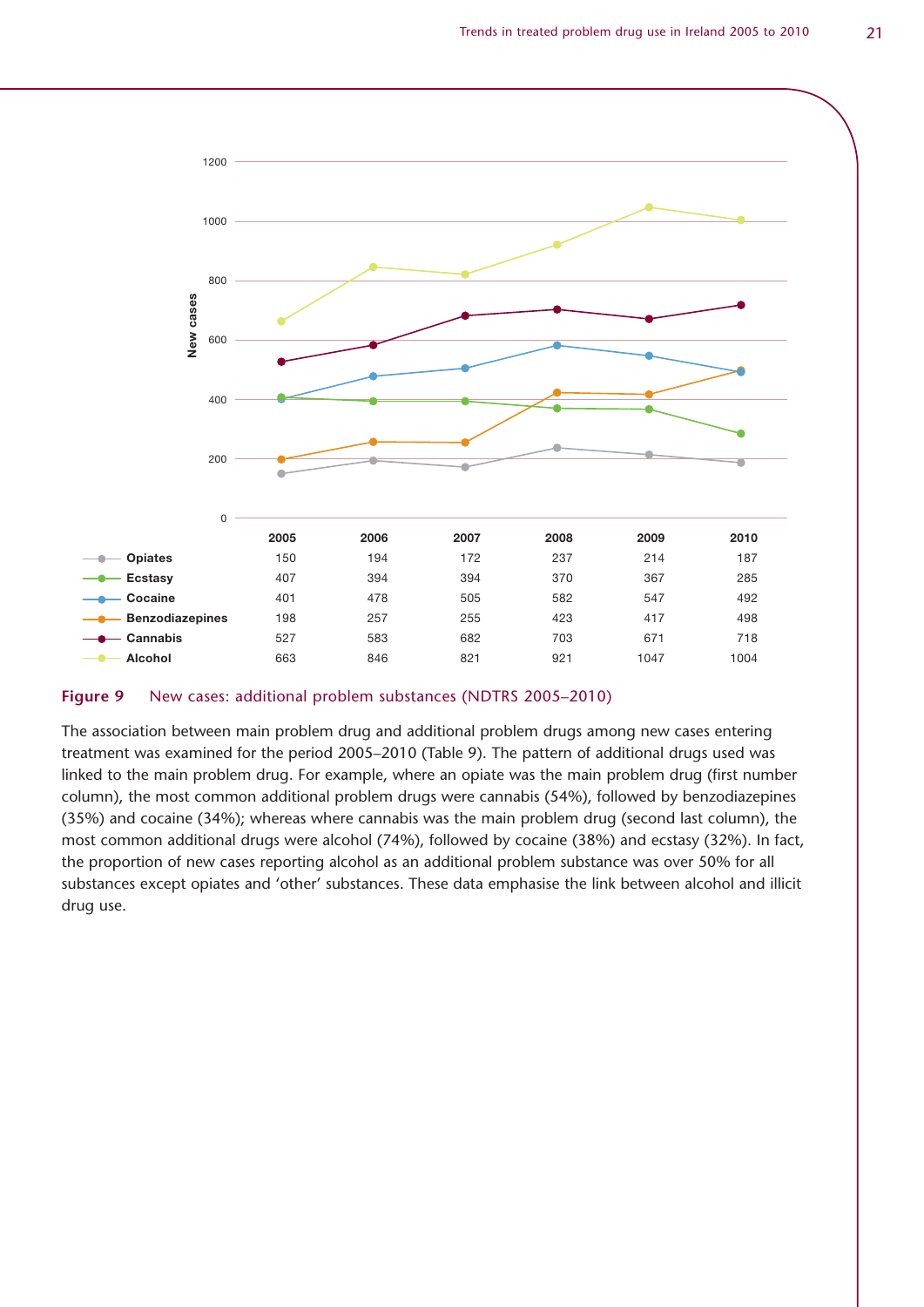| Main problem drug  |             |                         |              |                |             |                      |              |         |              |                      |              |                      |             |                      |                |              |
|--------------------|-------------|-------------------------|--------------|----------------|-------------|----------------------|--------------|---------|--------------|----------------------|--------------|----------------------|-------------|----------------------|----------------|--------------|
|                    |             |                         |              |                |             |                      |              | Amphet- |              | Benzo-               |              | <b>Volatile</b>      |             |                      |                |              |
|                    |             | <b>Opiates</b>          |              | <b>Ecstasy</b> |             | Cocaine              |              | amines  |              | diazepines           |              | <b>inhalants</b>     |             | <b>Cannabis</b>      |                | <b>Other</b> |
| New cases          | 3912        |                         | 308          |                | 1848        |                      | 120          |         | 385          |                      | 56           |                      | 3505        |                      | 172            |              |
| Additional problem |             |                         |              |                |             |                      |              |         |              |                      |              |                      |             |                      |                |              |
| $drug(s)$ used*    | $\mathbf n$ | (%)                     | $\mathsf{n}$ | (%)            | $\mathbf n$ | (%)                  | n.           | (%)     | $\mathsf{n}$ | (%)                  | $\mathsf{n}$ | (%)                  | $\mathbf n$ | (%)                  | n              | (%)          |
| Opiates            |             | 728 (18.6) <sup>†</sup> | 11           | (3.6)          | 122         | (6.6)                | 4            | (3.3)   | 81           | (21.0)               | 3            | (5.4)                | 195         | (5.6)                | 10             | (5.8)        |
| Ecstasy            | 325         | (8.3)                   | $\bf{0}$     | (0.0)          | 625         | (33.8)               | 52           | (43.3)  | 54           | (14.0)               | 4            | (7.1)                | 1136        | (32.4)               | 21             | (12.2)       |
| Cocaine            | 1321        | (33.8)                  | 143          | (46.4)         | 31          | $(1.7)$ <sup>†</sup> | 44           | (36.7)  | 107          | (27.8)               | 3            | (5.4)                | 1321        | (37.7)               | 35             | (20.3)       |
| Amphetamines       | 76          | (1.9)                   | 64           | (20.8)         | 124         | (6.7)                | $\mathbf{0}$ | (0.0)   | 7            | (1.8)                | $\mathbf{0}$ | (0.0)                | 299         | (8.5)                | 9              | (5.2)        |
| Benzodiazepines    | 1350        | (34.5)                  | 17           | (5.5)          | 223         | (12.1)               | 4            | (3.3)   | 15           | $(3.9)$ <sup>†</sup> | 2            | (3.6)                | 413         | (11.8)               | 24             | (14.0)       |
| Volatile inhalants | 9           | (0.2)                   |              | (0.3)          | 9           | (0.5)                | $\mathbf{0}$ | (0.0)   | 4            | (1.0)                | 3            | $(5.4)$ <sup>†</sup> | 53          | (1.5)                | $\overline{0}$ | (0.0)        |
| Cannabis           | 2116        | (54.1)                  | 182          | (59.1)         | 1160        | (62.8)               | 59           | (49.2)  | 211          | (54.8)               | 36           | (64.3)               | 26          | $(0.7)$ <sup>+</sup> | 94             | (54.7)       |
| Alcohol            | 1072        | (27.4)                  | 158          | (51.3)         | 1074        | (58.1)               | 63           | (52.5)  | 235          | (61.0)               | 40           | (71.4)               | 2575        | (73.5)               | 85             | (49.4)       |
| Other              | 193         | (4.9)                   | 14           | (4.5)          | 81          | (4.4)                |              | (5.8)   | 28           | (7.3)                |              | (1.8)                | 276         | (7.9)                | 22             | (12.8)       |

#### **Table 9** New cases: main problem substance and associated additional problem substances (NDTRS 2005–2010)

\* By cases reporting use of one, two or three additional drugs.

† Additional problem drug(s) used may be a form of drug in the same family as the main problem drug.

#### **Key points – additional problem substances**

- The majority (68%) of cases entering treatment between 2005 and 2010 reported problem use of more than one substance.
- Cannabis, alcohol, cocaine and benzodiazepines were the most common additional problem substances reported by all cases entering treatment.
- Alcohol, cannabis and cocaine were the additional substances most frequently reported by new cases, although benzodiazepines became the third most common additional substance in 2010.
- The proportion of new cases reporting alcohol as an additional problem substance was over 50% for all substances except opiates and 'other' substances, which highlights the link between alcohol and illicit drug use.

### **Patterns of use**

Table 10 presents the median age of new cases at significant milestone indicators, by the most common main problem substances. Half of new cases started their drug use at or before the age of 15. The median age at which new cases first used any drug was younger for cannabis cases, at 14 years, and older for ecstasy cases, at 16 years. The median age was 15 years for opiate, cocaine and benzodiazepine cases. This means that 50% of those cases first used drugs at or before the age of 15.

While the median age at first use of **any** drug was similar for all substances, there were differences in the median age at first use of the **main** problem drug reported. The median age at which opiate users first used **any** drug was 15 years, but the median age at which they first used opiates was 20 years. This indicates that many of those reporting opiates as a main problem substance started using other drugs before moving to opiates. For cannabis cases the median age at first use of **any** drug (14 years) and at first use of cannabis (14 years) was the same, indicating that cannabis probably was the first drug ever used by many cases.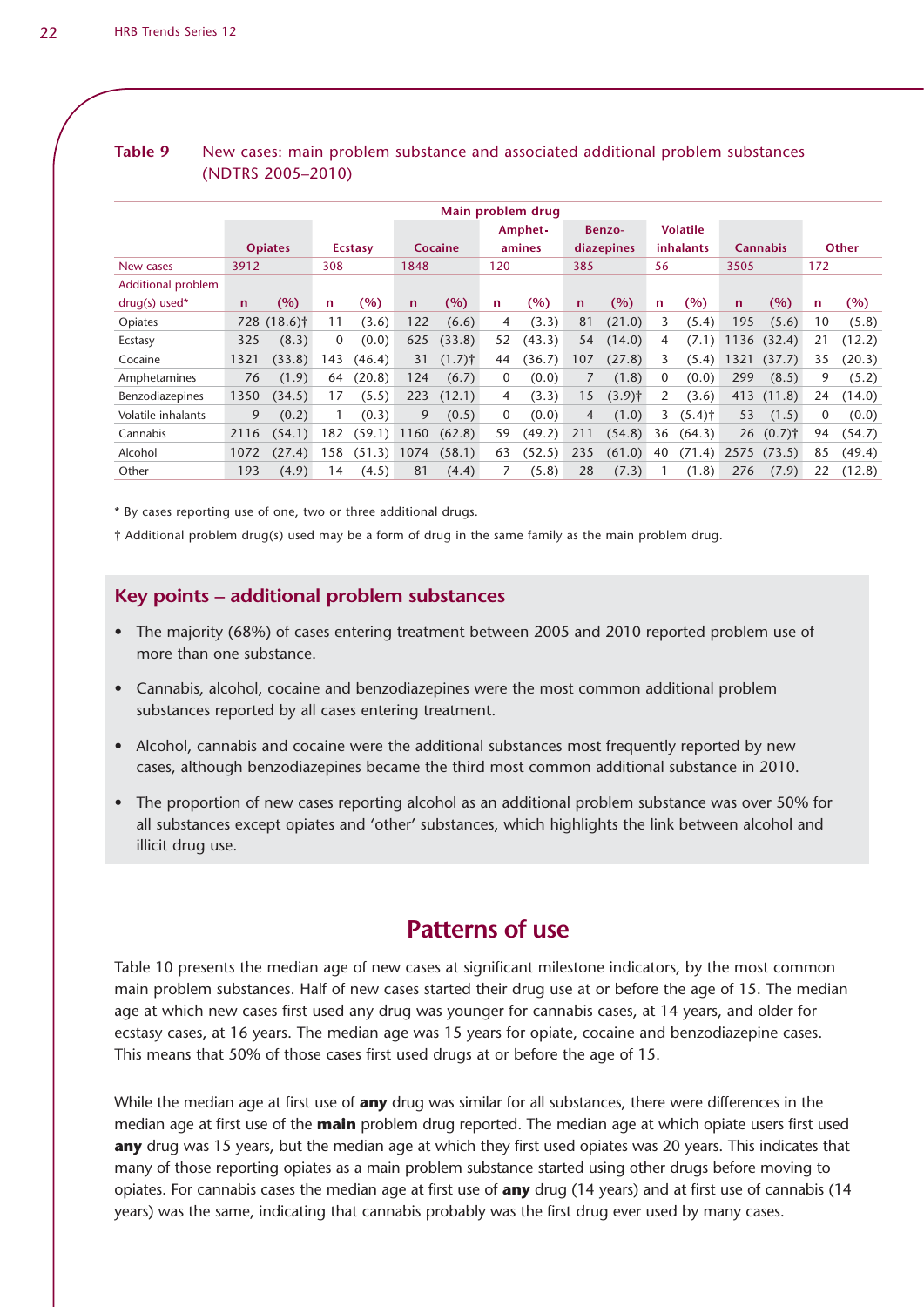Half of the cases reporting a benzodiazepine as their main problem substance started to use benzodiazepines before the age of 18, but these cases show the widest range for age at first use, at between 13 and 40 years.

The median age at which new cases first sought treatment for their problem drug use varied between 20 and 28 years.

The number of years between first use of the main problem substance and first entry into treatment was calculated by deducting the age at first use from the age of new cases entering treatment. Half of the new opiate, cannabis and benzodiazepine cases first entered treatment five years after they first used their main problem substance. The time lag is slightly shorter for new ecstasy and cocaine cases, with three and four years respectively between first use and first treatment.

#### **Table 10** New cases: median age at significant points, and time in years between first use of main problem substance and entry into treatment (NDTRS 2005–2010)

|                                       |    | Age first used<br>any drug |    | Age first used<br>main problem<br>substance |    | Age first<br>sought<br>treatment |   | <b>Years between</b><br>first use of<br>main problem<br>substance and<br>first entry to<br>treatment |
|---------------------------------------|----|----------------------------|----|---------------------------------------------|----|----------------------------------|---|------------------------------------------------------------------------------------------------------|
|                                       |    |                            |    | Median age/time (range*) in years           |    |                                  |   |                                                                                                      |
| New cases                             | 15 | $(11 - 24)$                | 17 | $(12 - 31)$                                 | 24 | $(15-41)$                        | 5 | $(0-19)$                                                                                             |
| Most common main<br>problem substance |    |                            |    |                                             |    |                                  |   |                                                                                                      |
| Opiates                               | 15 | $(11 - 27)$                | 20 | $(14 - 35)$                                 | 28 | $(19-44)$                        | 5 | $(1-20)$                                                                                             |
| Ecstasy                               | 16 | $(12 - 22)$                | 17 | $(13-24)$                                   | 21 | $(16-33)$                        | 3 | $(0-14)$                                                                                             |
| Cocaine                               | 15 | $(11-23)$                  | 18 | $(14-30)$                                   | 24 | $(18 - 38)$                      | 4 | $(1-15)$                                                                                             |
| Cannabis                              | 14 | $(11 - 20)$                | 14 | $(11 - 20)$                                 | 20 | $(15 - 37)$                      | 5 | $(1-21)$                                                                                             |
| Benzodiazepines                       | 15 | $(11 - 39)$                | 18 | $(13 - 40)$                                 | 25 | $(16-54)$                        | 5 | $(0-23)$                                                                                             |

\* Age/time range presented is 5th percentile to 95th percentile (90% of cases are included within this range).

#### **Risk behaviours**

Table 11 presents the number and proportion of cases who reported having ever injected (injector cases) as well as their characteristics. While the actual number of injector cases increased in all years except 2006 and 2009, the proportion decreased each year during the period under review, from 46% in 2005 to 34% in 2010. This finding is in line with trends in other European countries.<sup>12,17</sup> The proportion of previously treated cases who reported ever injecting decreased steadily over the reporting period, from 66% in 2005 to 48% in 2010.

The median age at which injector cases first started their drug use remained stable, at 14 years, over the reporting period, and was the same for new and previously treated cases. This means that half of the injector cases started their drug use at or before the age of 14.

The median age at which previously treated cases first injected was 19 years in the period 2005–2007, and 20 years in the period 2008–2010. The median age at which new injector cases first injected was slightly higher; in 2010, half of new injector cases started injecting at or before the age of 22 years. These data suggest a trend towards an increasing interval between the start of illicit drug use and first injecting.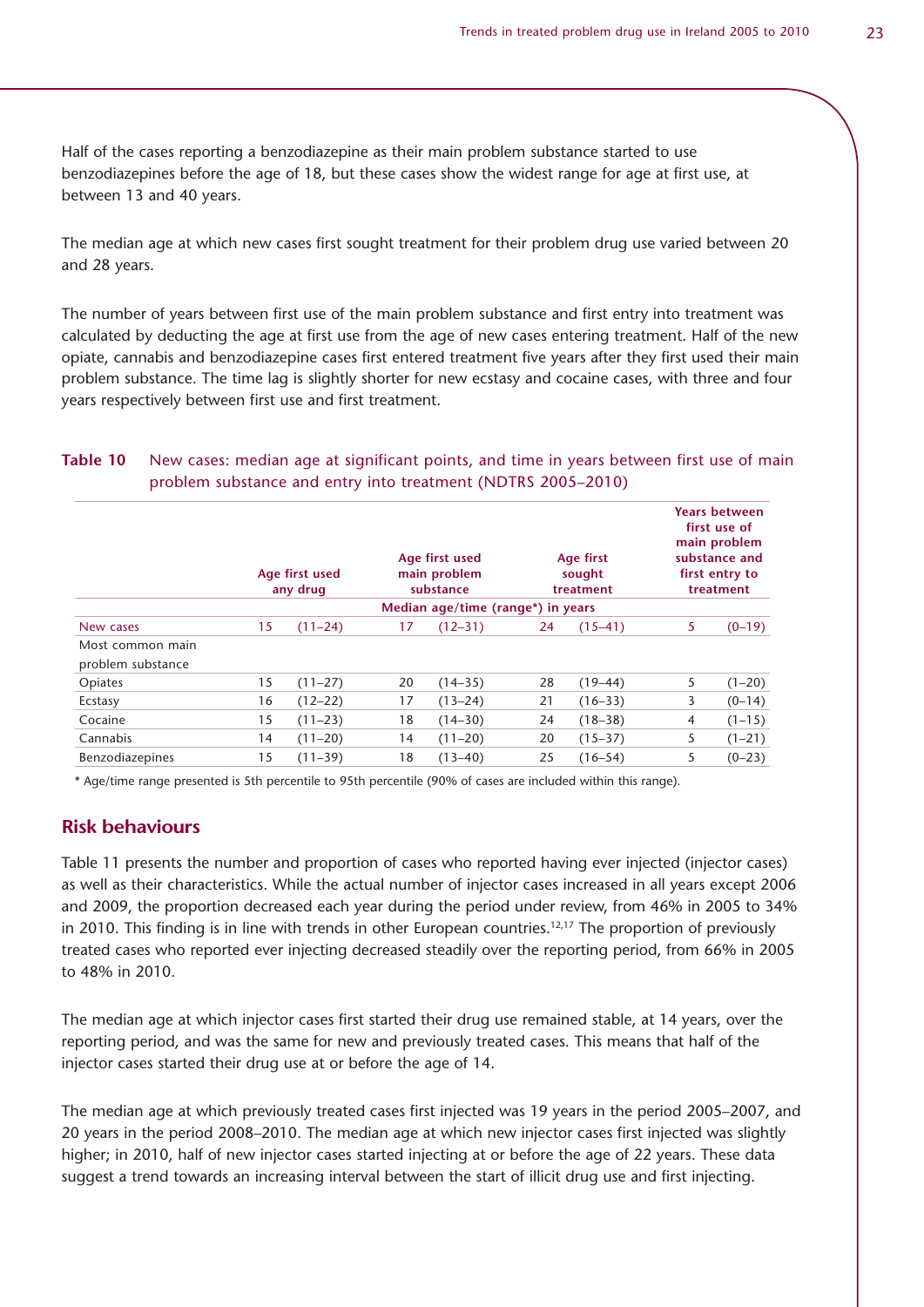|                             |      | 2005        |                | 2006        |      | 2007        |              | 2008        |              | 2009        |      | 2010        |
|-----------------------------|------|-------------|----------------|-------------|------|-------------|--------------|-------------|--------------|-------------|------|-------------|
|                             | n.   | (%)         | $\overline{n}$ | (%)         | n    | (%)         | $\mathsf{n}$ | (%)         | $\mathsf{n}$ | (%)         | n    | (% )        |
| All cases*                  | 4707 |             | 5037           |             | 5522 |             | 6107         |             | 6270         |             | 7236 |             |
| Ever injected               | 2164 | (46.0)      | 2149           | (42.7)      | 2331 | (42.2)      | 2471         | (40.5)      | 2341         | (37.3)      | 2428 | (33.6)      |
| <b>Injector cases</b>       | 2164 |             | 2149           |             | 2331 |             | 2471         |             | 2341         |             | 2428 |             |
| Of which:                   |      |             |                |             |      |             |              |             |              |             |      |             |
| Ever shared                 | 1305 | (60.3)      | 1268           | (59.0)      | 1333 | (57.2)      | 1339         | (54.2)      | 1195         | (51.0)      | 1246 | (51.3)      |
| Currently injecting         | 918  | (42.4)      | 976            | (45.4)      | 986  | (42.3)      | 1017         | (41.2)      | 877          | (37.5)      | 855  | (35.2)      |
| Median age (ranget) started |      |             |                |             |      |             |              |             |              |             |      |             |
| drug use, in years          | 14   | $(11-20)$   | 14             | $(10-20)$   | 14   | $(10-19)$   | 14           | $(10-20)$   | 14           | $(10-19)$   | 14   | $(10-20)$   |
| Median age (range) started  |      |             |                |             |      |             |              |             |              |             |      |             |
| injecting, in years         | 19   | $(14 - 30)$ | 19             | $(15 - 30)$ | 20   | $(15 - 30)$ | 20           | $(15-32)$   | 20           | $(15 - 32)$ | 20   | $(15 - 32)$ |
| New cases                   | 1940 |             | 2174           |             | 2371 |             | 2605         |             | 2856         |             | 3075 |             |
| Ever injected               | 358  | (18.5)      | 424            | (19.5)      | 477  | (20.1)      | 561          | (21.5)      | 576          | (20.2)      | 445  | (14.5)      |
| <b>Injector cases</b>       | 358  |             | 424            |             | 477  |             | 561          |             | 576          |             | 445  |             |
| Of which:                   |      |             |                |             |      |             |              |             |              |             |      |             |
| Ever shared                 | 160  | (44.7)      | 189            | (44.6)      | 228  | (47.8)      | 229          | (40.8)      | 242          | (42.0)      | 177  | (39.8)      |
| Currently injecting         | 189  | (52.8)      | 216            | (50.9)      | 234  | (49.1)      | 241          | (43.0)      | 255          | (44.3)      | 213  | (47.9)      |
| Median age (range) started  |      |             |                |             |      |             |              |             |              |             |      |             |
| drug use, in years          | 14   | $(11-22)$   | 14             | $(11-22)$   | 14   | $(10-20)$   | 14           | $(10-20)$   | 14           | $(10-20)$   | 14   | $(11-24)$   |
| Median age (range) started  |      |             |                |             |      |             |              |             |              |             |      |             |
| injecting, in years         | 20   | $(15-31)$   | 20             | $(15 - 32)$ | 21   | $(15-33)$   | 21           | $(15 - 33)$ | 21           | $(15 - 33)$ | 22   | $(15 - 35)$ |
| Previously treated cases    | 2639 |             | 2703           |             | 3023 |             | 3405         |             | 3315         |             | 4023 |             |
| Ever injected               | 1745 | (66.1)      | 1638           | (60.6)      | 1798 | (59.5)      | 1875         | (55.1)      | 1737         | (52.4)      | 1946 | (48.4)      |
| Injector cases              | 1745 |             | 1638           |             | 1798 |             | 1875         |             | 1737         |             | 1946 |             |
| Of which:                   |      |             |                |             |      |             |              |             |              |             |      |             |
| Ever shared                 | 1112 | (63.7)      | 1040           | (63.5)      | 1082 | (60.2)      | 1100         | (58.7)      | 947          | (54.5)      | 1056 | (54.3)      |
| Currently injecting         | 704  | (40.3)      | 727            | (44.4)      | 717  | (39.9)      | 764          | (40.7)      | 614          | (35.3)      | 628  | (32.3)      |
| Median age (range) started  |      |             |                |             |      |             |              |             |              |             |      |             |
| drug use, in years          | 14   | $(11-20)$   | 14             | $(11-20)$   | 14   | $(10-19)$   | 14           | $(10-20)$   | 14           | $(10-19)$   | 14   | $(10-19)$   |
| Median age (range) started  |      |             |                |             |      |             |              |             |              |             |      |             |
| injecting, in years         | 19   | $(14 - 30)$ | 19             | $(15-29)$   | 19   | $(15 - 30)$ | 20           | $(15-31)$   | 20           | $(15 - 31)$ | 20   | $(15 - 31)$ |
| Treatment status unknown    | 128  |             | 160            |             | 128  |             | 97           |             | 99           |             | 138  |             |

#### **Table 11** Risk behaviours by treatment status (NDTRS 2005–2010)

\* Excludes cases whose injecting status is not known.

† Age range presented is the 5th to 95th percentile (90% of cases are included within this range).

Although the proportion of new cases who reported ever injecting increased slightly, from 19% in 2005 to 22% in 2008, the overall downward trend in the proportions of injector cases is reflected among new cases in the later years of the review period, with a slight decrease in 2009 (to 20%) followed by a sharper drop in 2010 (to 15%) (Figure 10). The proportion of new cases reporting injecting in the four weeks prior to entering treatment decreased from 10% in 2005 to 7% in 2010. The proportion of new cases reporting having shared injecting equipment peaked in 2007 (at 10%) and decreased in subsequent years.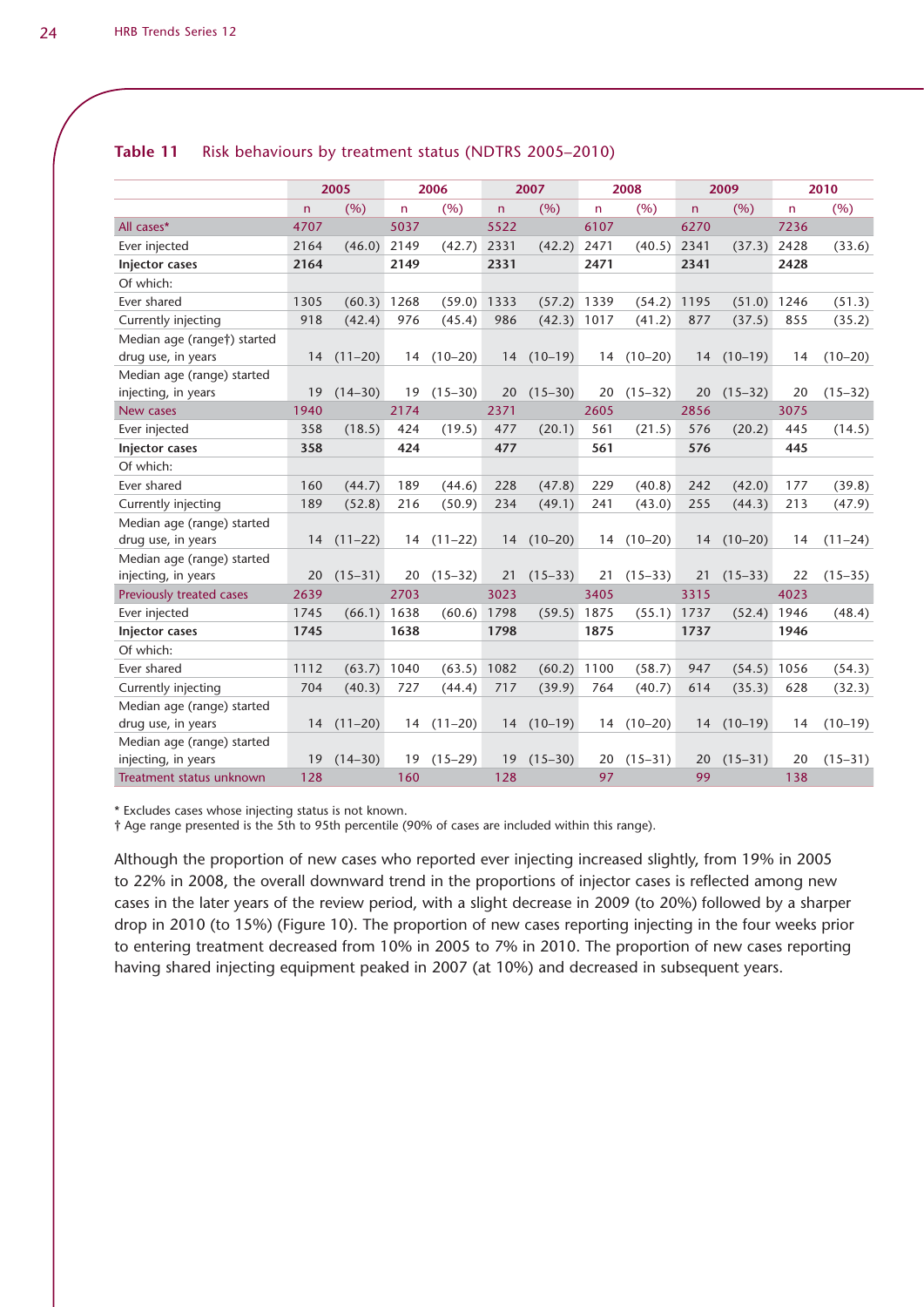![](_page_24_Figure_1.jpeg)

**Figure 10** New cases: reported risk behaviours (NDTRS 2005–2010)

Figure 11 shows the decrease in the **proportion** of injectors and in the sharing of injecting equipment as reported by previously treated cases between 2005 and 2010. This decrease is likely to be the result of the more widespread adoption of harm reduction policies and practices in recent years.

![](_page_24_Figure_4.jpeg)

![](_page_24_Figure_5.jpeg)

#### **Key points – patterns of use**

- Half of new cases entering treatment between 2005 and 2010 started their drug use at or before the age of 15.
- Five years was the average time lag between first use of main problem drug and first entry into treatment.
- Among previously treated cases there was a decrease in injecting behaviours, including the sharing of injecting equipment, between 2005 and 2010. A similar trend was noted among new cases from 2008 onwards.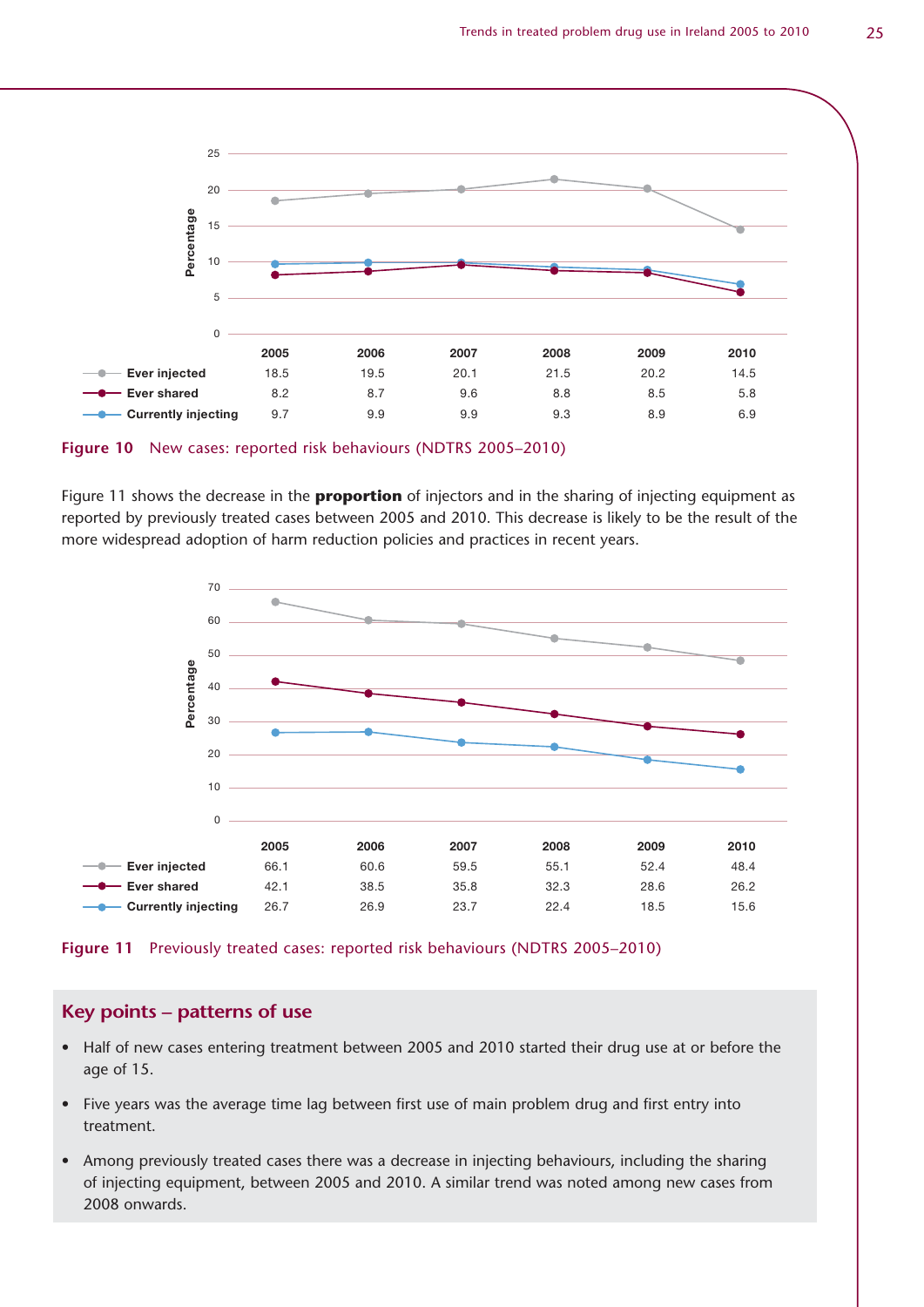# **Socio-economic characteristics**

Table 12 presents socio-economic characteristics of treated cases. In the six-year period, the median age of cases increased from 26 years in 2005 to 28 years in 2010. The trend was similar for previously treated cases (from 28 years in 2005 to 30 years in 2010) and for new cases (from 23 years in 2005 to 24 years in 2010). Just over 8% of cases were under 18 years of age. The proportion of new cases under 18 years of age decreased between 2005 and 2006 but increased again in the subsequent four years, to reach 16% in 2010. Cases in that age group represented just over 3% of previously treated cases, with a slight increase throughout the period under review.

Though small, the proportion of cases who reported being homeless increased between 2005 and 2008, when it peaked at 6%, and then decreased to its lowest level, at 4%, in 2010. Overall, the incidence of homelessness was higher among previously treated cases (6%) than among new cases (4%).

The number of non-Irish nationals entering treatment increased during the period under review. In 2010, 5% of new cases reported a nationality other than Irish. This increase may have implications for service provision as the majority of treatment interventions rely heavily on verbal communication, and there may be a language barrier if clients are not fluent in English.

Overall, the proportion of cases who had left mainstream education before the age of 14 remained relatively stable at 20%, with a slight decrease to 19% in 2010. Five per cent of cases were still attending school, with a higher proportion among new cases (10%) than among previously treated cases (1%).

The proportion of all cases who reported being employed dropped from 22% in 2005 to 9% in 2010.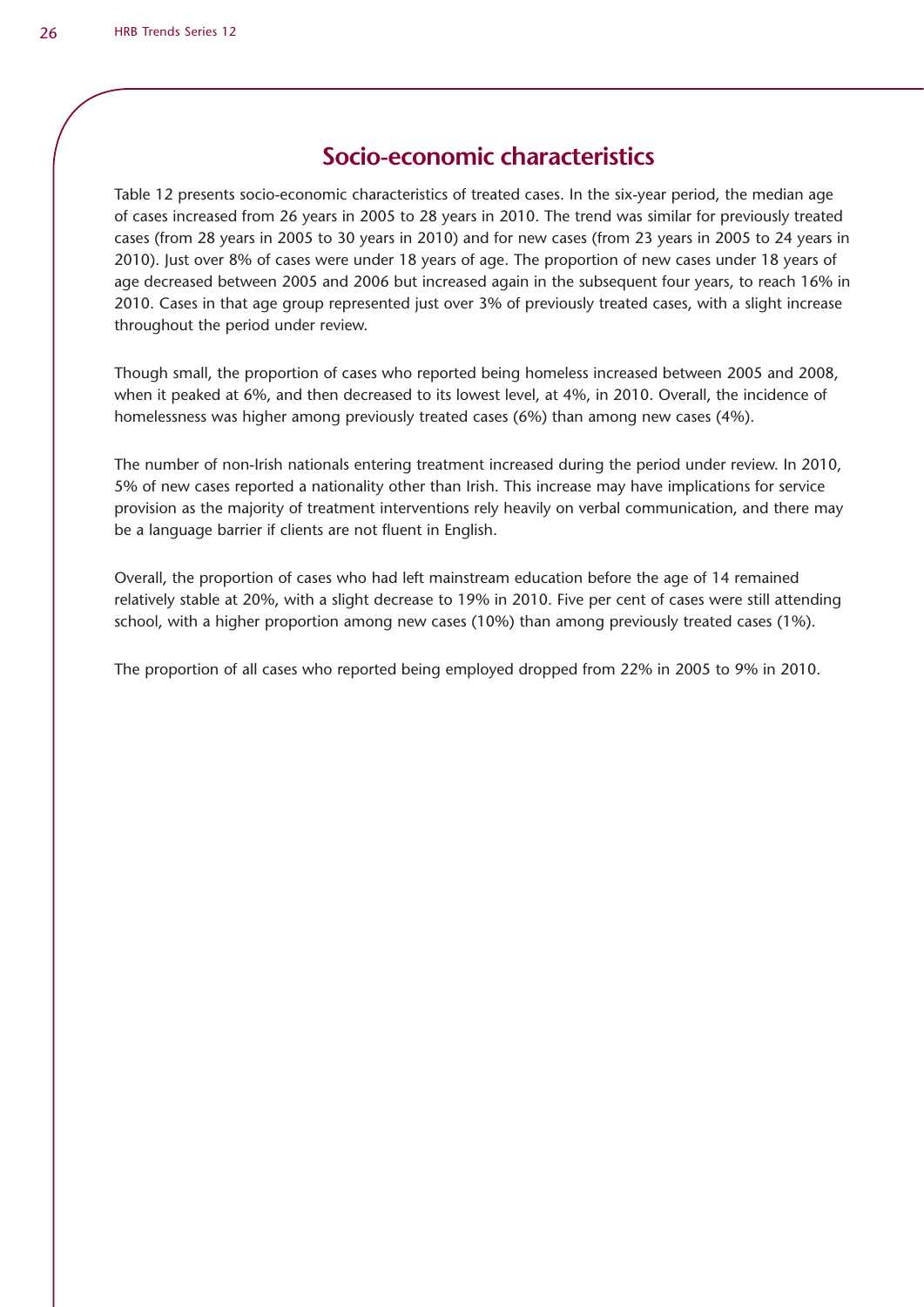|                            |      | 2005        |      | 2006       |      | 2007      |      | 2008      |              | 2009        |      | 2010      |
|----------------------------|------|-------------|------|------------|------|-----------|------|-----------|--------------|-------------|------|-----------|
|                            | n    | (%)         | n    | (%)        | n    | (%)       | n.   | (%)       | $\mathsf{n}$ | (%)         | n    | (%)       |
| All cases                  | 4877 |             | 5238 |            | 5749 |           | 6322 |           | 6497         |             | 7593 |           |
| Median age (range*)        | 26   | $(16-41)$   | 27   | $(17-42)$  | 27   | $(17-42)$ | 28   | $(16-43)$ | 28           | $(16-44)$   | 28   | $(16-44)$ |
| Under 18 years             | 404  | (8.3)       | 363  | (6.9)      | 423  | (7.4)     | 493  | (7.8)     | 592          | (9.1)       | 707  | (9.3)     |
| Male                       | 3613 | (74.1)      | 4018 | (76.7)     | 4386 | (76.3)    | 4641 | (73.4)    | 4805         | (74.0)      | 5508 | (72.5)    |
| Living with parents and/or |      |             |      |            |      |           |      |           |              |             |      |           |
| family                     | 2536 | (52.0)      | 2664 | (50.9)     | 2853 | (49.6)    | 3175 | (50.2)    | 3192         | (49.1)      | 3681 | (48.5)    |
| Homeless                   | 217  | (4.4)       | 303  | (5.8)      | 300  | (5.2)     | 382  | (6.0)     | 315          | (4.8)       | 297  | (3.9)     |
| Non-Irish national         | 162  | (3.3)       | 195  | (3.7)      | 240  | (4.2)     | 251  | (4.0)     | 276          | (4.2)       | 317  | (4.2)     |
| Early school leaver        | 986  | (20.2)      | 1059 | (20.2)     | 1149 | (20.0)    | 1324 | (20.9)    | 1315         | (20.2)      | 1413 | (18.6)    |
| Still at school            | 275  | (5.6)       | 222  | (4.2)      | 252  | (4.4)     | 303  | (4.8)     | 340          | (5.2)       | 449  | (5.9)     |
| Employed (aged 16-64)      | 1025 | (21.8)      | 1071 | (21.0)     | 1059 | (18.9)    | 921  | (15.0)    | 689          | (10.9)      | 670  | (9.1)     |
| New cases                  | 1976 |             | 2229 |            | 2430 |           | 2658 |           | 2930         |             | 3207 |           |
| Median age (range)         | 23   | $(15 - 39)$ |      | 24 (15-40) | 24   | $(16-41)$ | 25   | $(15-43)$ | 25           | $(15-43)$   | 24   | $(16-42)$ |
| Under 18 years             | 326  | (16.5)      | 285  | (12.8)     | 328  | (13.5)    | 374  | (14.1)    | 466          | (15.9)      | 516  | (16.1)    |
| Male                       | 1542 | (78.0)      | 1759 | (78.9)     | 1877 | (77.2)    | 2011 | (75.7)    | 2261         | (77.2)      | 2414 | (75.3)    |
| Living with parents and/or |      |             |      |            |      |           |      |           |              |             |      |           |
| family                     | 1175 | (59.5)      | 1227 | (55.0)     | 1359 | (55.9)    | 1519 | (57.1)    | 1629         | (55.6)      | 1752 | (54.6)    |
| Homeless                   | 54   | (2.7)       | 104  | (4.7)      | 90   | (3.7)     | 100  | (3.8)     | 101          | (3.4)       | 84   | (2.6)     |
| Non-Irish national         | 84   | (4.3)       | 93   | (4.2)      | 98   | (4.0)     | 133  | (5.0)     | 141          | (4.8)       | 145  | (4.5)     |
| Early school leaver        | 274  | (13.9)      | 340  | (15.3)     | 369  | (15.2)    | 412  | (15.5)    | 477          | (16.3)      | 448  | (14.0)    |
| Still at school            | 240  | (12.1)      | 196  | (8.8)      | 208  | (8.6)     | 242  | (9.1)     | 281          | (9.6)       | 358  | (11.2)    |
| Employed (aged 16-64)      | 542  | (29.7)      | 590  | (28.0)     | 592  | (25.6)    | 524  | (20.8)    | 386          | (13.9)      | 357  | (11.7)    |
| Previously treated cases   | 2760 |             | 2825 |            | 3144 |           | 3510 |           | 3439         |             | 4217 |           |
| Median age (range)         | 28   | $(19-42)$   | 28   | $(19-43)$  | 29   | $(19-43)$ | 29   | $(19-44)$ | 30           | $(18 - 45)$ | 30   | $(18-44)$ |
| Under 18 years             | 72   | (2.6)       | 72   | (2.5)      | 88   | (2.8)     | 108  | (3.1)     | 110          | (3.2)       | 174  | (4.1)     |
| Male                       | 1972 | (71.4)      | 2126 | (75.3)     | 2363 | (75.2)    | 2517 | (71.7)    | 2446         | (71.1)      | 2965 | (70.3)    |
| Living with parents and/or |      |             |      |            |      |           |      |           |              |             |      |           |
| family                     | 1291 | (46.8)      | 1343 | (47.5)     | 1408 | (44.8)    | 1587 | (45.2)    | 1500         | (43.6)      | 1846 | (43.8)    |
| Homeless                   | 155  | (5.6)       | 193  | (6.8)      | 197  | (6.3)     | 273  | (7.8)     | 203          | (5.9)       | 207  | (4.9)     |
| Non-Irish national         | 74   | (2.7)       | 95   | (3.4)      | 134  | (4.3)     | 116  | (3.3)     | 127          | (3.7)       | 165  | (3.9)     |
| Early school leaver        | 685  | (24.8)      | 678  | (24.0)     | 749  | (23.8)    | 889  | (25.3)    | 821          | (23.9)      | 945  | (22.4)    |
| Still at school            | 29   | (1.1)       | 22   | (0.8)      | 42   | (1.3)     | 56   | (1.6)     | 52           | (1.5)       | 82   | (1.9)     |
| Employed (aged 16-64)      | 460  | (16.8)      | 448  | (16.0)     | 433  | (13.9)    | 380  | (11.0)    | 293          | (8.6)       | 294  | (7.0)     |
| Treatment status unknown   | 141  |             | 184  |            | 175  |           | 154  |           | 128          |             | 169  |           |

#### **Table 12** Socio-economic characteristics of cases, by treatment status (NDTRS 2005–2010)

\* Age range presented is the 5th to 95th percentile (90% of cases are included within this range).

In order to illustrate trends over the reporting period, data were further examined for selected socioeconomic characteristics for two distinct time periods, comparing the period 2005–2007 with the period 2008–2010.

Figure 12 shows the variation among new cases in the proportion of male cases and in the proportion of cases in employment. Overall, there was a very small decrease in the **proportion** of males between the two three-year periods, from 78% to 76%.

Some changes were observed between males and females and the type of substances used. There was a decrease in the proportion of male cases reporting substances typically reported predominantly by males, such as opiates and cannabis. There was, however, a slight increase in the proportion of male cases reporting substances that were previously commonly reported by females, such as cocaine and benzodiazepines.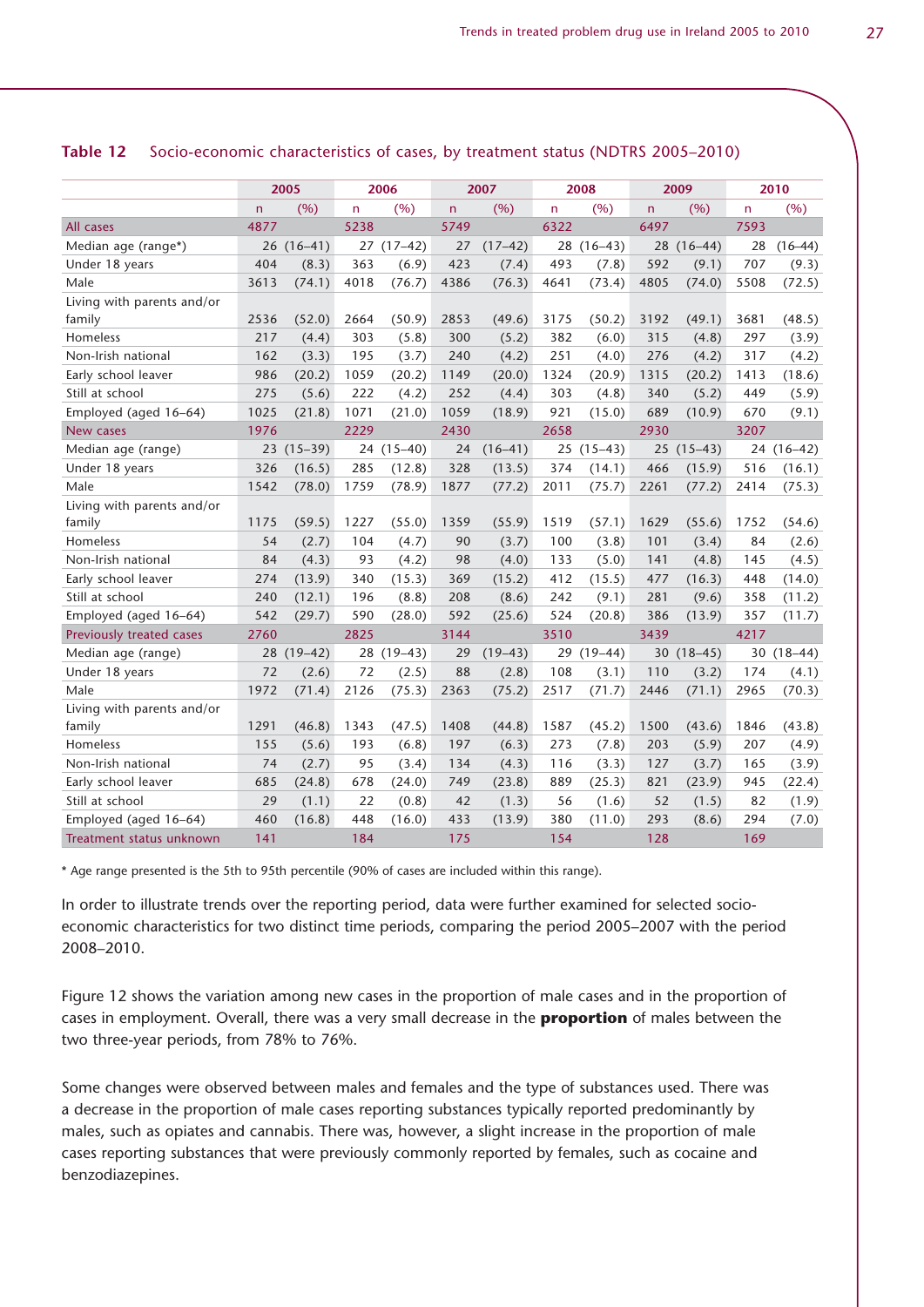The employment rate among cases aged 16–64 years dropped from 28% in 2005–2007 to 15% in 2008– 2010, which is considerably lower than that in the general population (53% of the national population aged 15–64 were employed in 2010).<sup>18</sup> This sharp decline in the number of cases in employment is most likely a direct consequence of the current economic climate and reflects the rise in unemployment in the general population. This has important implications for the social and occupational reintegration of drug users.

![](_page_27_Figure_2.jpeg)

![](_page_27_Figure_3.jpeg)

Figure 13 presents a breakdown of new cases by age group for the two time periods. The proportion of new cases decreased in the age groups 18 to 34 years, while it increased for the age groups 35 years and older. This suggests that there is a growing number of older drug users entering treatment for the first time. A slight increase in the proportion of cases aged under 18 was also noted.

![](_page_27_Figure_5.jpeg)

![](_page_27_Figure_6.jpeg)

The trends related to age group differed according to the main problem substance used (Figure 14). There was a 79% increase in new opiate cases aged 35 or over, from 448 in 2005–2007 to 802 in 2008– 2010. In contrast, however, and although the number of cases was smaller, the age distribution of new benzodiazepine cases has evolved differently over the same period. An increase was noted in the younger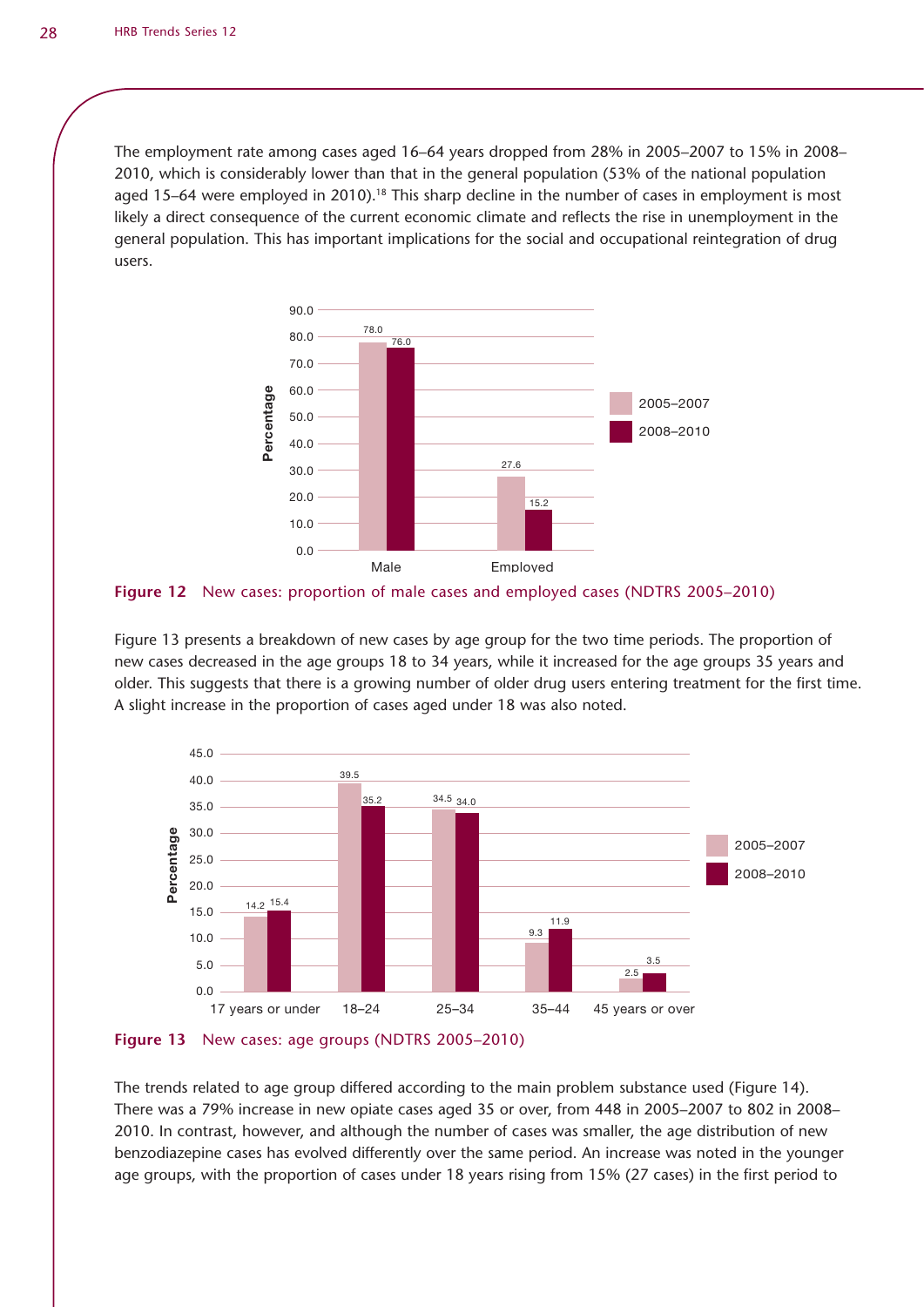19% (67 cases) in the second period. There was a 165% increase in new benzodiazepine cases aged under 25, from 72 in 2005–2007 to 191 in 2008–2010, with a parallel proportional decrease in the older age groups, especially among cases aged 45 or over.

![](_page_28_Figure_2.jpeg)

**Figure 14** New cases: opiate cases and benzodiazepine cases by age group (NDTRS 2005–2010)

#### **Key points – socio-economic characteristics**

- The median age of cases entering treatment increased from 26 in 2005 to 28 in 2010.
- The proportion of cases who had left mainstream education before the age of 14 remained relatively stable at 20%, with a slight decrease to 19% in 2010.
- The proportion of all cases who reported being employed dropped from 22% in 2005 to 9% in 2010.
- Increasing proportions of older drug users sought treatment for the first time; however, trends in this respect varied according to the main problem substance.
- Trends indicate an increase in older opiate users seeking treatment for the first time, while there was an increase in younger new benzodiazepine cases.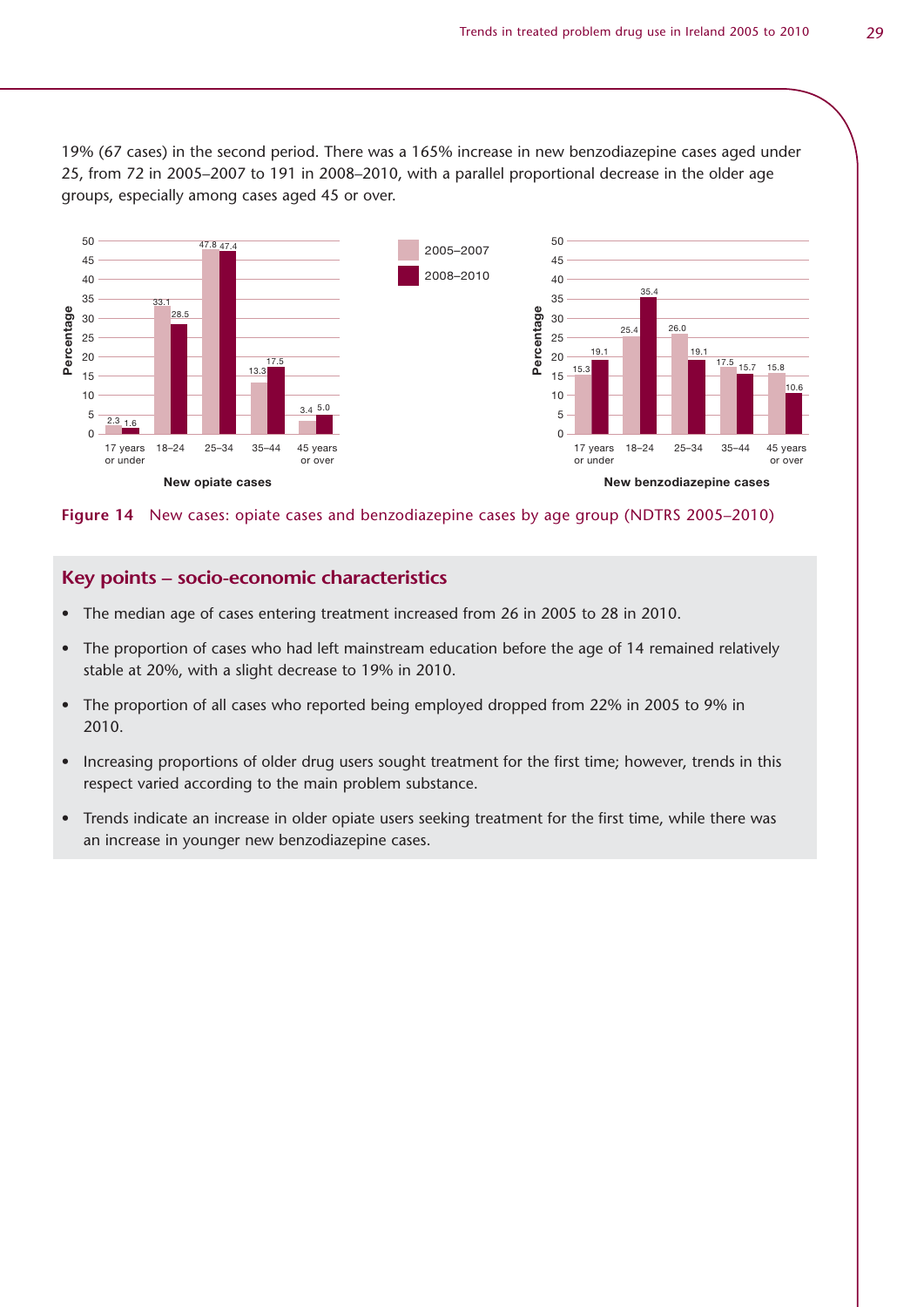# **Conclusions**

Data on treated problem drug use provide an indication of the extent of problem drug use, the utilisation and the demand for treatment services, patterns of drug use and characteristics of those seeking treatment. The analysis presented in this paper provides service planners and policy makers with valuable information in order to highlight and address problem drug use. New data collected by the NDTRS at the time of exit from treatment will provide additional important information on the outcome of treatment, and will be published in future Trends Series papers, which will further assist service planners and policy makers.

The increase in the total number of people requiring drug treatment services, including previously treated cases returning to treatment, is a strong indication that problematic drug use remains a pressing issue throughout the country, often requiring long and repeated episodes of treatment over time.

Between 2005 and 2010, the total number of cases entering treatment for problem drug use increased by 52%. New cases (those who had never been treated before) accounted for 45% of this increase. In 2010, opiates were the most common problem drug (57%), followed by cannabis (25%) and cocaine (9%). The proportion of opiate users remained stable between 2005 and 2008 but decreased slightly in the following two years, whereas the number of cases reporting cannabis as their main problem substance increased significantly. Following a steady increase to a peak in 2007, the number of cases reporting cocaine as their main problem substance decreased in the subsequent two years and remained stable in 2010. Among new cases, benzodiazepines accounted for the highest proportional increase.

The very large number of cases reporting alcohol as an additional problem substance highlights the strong links between alcohol and illicit substance use. As recommended in the National Drugs Strategy 2010–2016, there is a need 'to bring greater coherence and co-ordination to alcohol and drug issues at a policy, planning and operational level' (p. 42).<sup>5</sup>

Cases appeared to start using licit and illicit substances as young teenagers, and the age at first use was stable over the period reviewed. However, data showed a decline in injecting behaviour and, for new injectors, an increasing interval between starting drug use and starting injecting. The increase in harm reduction services and practices over the reporting period is likely to have influenced this progress.

The figures show that there was a significant decline in employment rates among drug users, a direct indication of the effect of the current economic climate. These findings outline the continued importance of social and occupational reintegration interventions as part of the drug treatment process.

It is important to reiterate that the data recorded by the NDTRS relate to episodes of treatment, rather than to individual people treated each year, which is a limitation. This means that individuals may appear in the figures more than once if they attend more than one treatment service in a year, and may reappear in subsequent years. This limits the types of analysis that can be done on the data. Proposals for a unique health identifier as an essential element of a national health information strategy are being considered in the context of the forthcoming Health Information Bill. The introduction of such an identifier would be invaluable to the NDTRS in determining the precise numbers of people treated for problem drug and/or alcohol use and the types of service they attend, as well as in identifying patterns in treatment pathways.

The growing demand for treatment for problem use of substances other than heroin, combined with the high proportion of cases using multiple problem substances, remains a constant challenge for service providers, as drug users often require multiple treatment interventions, which in turn require a high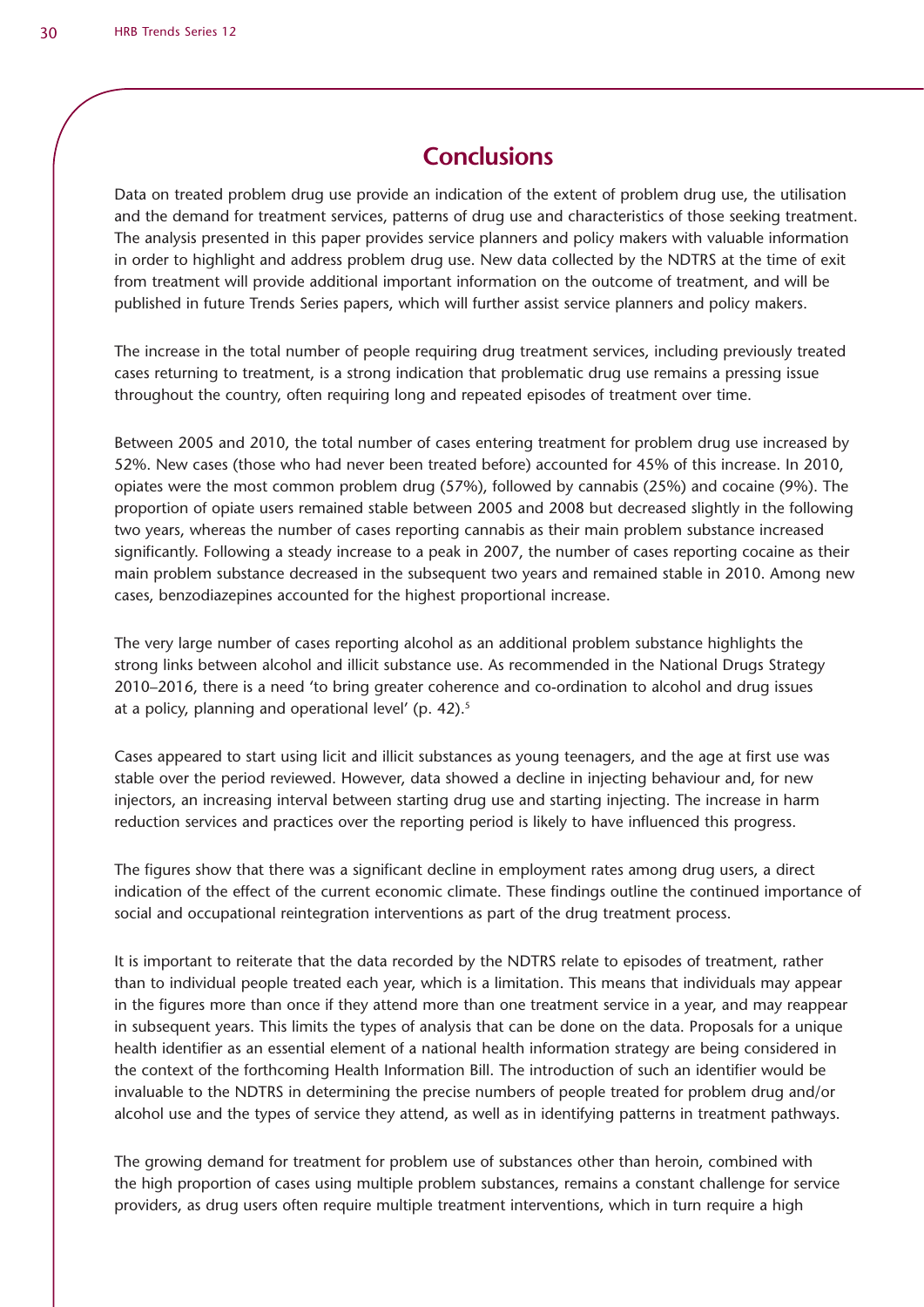degree of co-operation between services. This inter-agency approach to treatment and rehabilitation was highlighted as one of the priorities in the current drugs strategy.<sup>5</sup> Supported by the drugs task force structure, many services are increasingly participating in local inter-agency initiatives in order to provide a wide range of interventions and a continuum of care for clients; for example, through the development of case management and key working strategies.<sup>19, 20</sup>

### **References**

- 1. National Advisory Committee on Drugs and Drug and Alcohol Information and Research Unit (2005) *Drug use in Ireland and Northern Ireland: first results from the 2002/2003 drug prevalence survey.* Dublin: National Advisory Committee on Drugs.
- 2. National Advisory Committee on Drugs and Drug and Alcohol Information and Research Unit (2008) *Drug use in Ireland and Northern Ireland: first results from the 2006/2007 drug prevalence survey.* Dublin: National Advisory Committee on Drugs.
- 3. European Monitoring Centre for Drugs and Drug Addiction (1998) *1998 Annual report on the state of the drugs problem in the European Union.* Luxembourg: Office for Official Publications of the European Communities.
- 4. Department of Tourism Sport and Recreation (2001) *Building on experience: National Drugs Strategy 2001–2008*. Dublin: Stationery Office.
- 5. Department of Community Rural and Gaeltacht Affairs (2009) *National Drugs Strategy (interim) 2009– 2016.* Dublin: Department of Community, Rural and Gaeltacht Affairs.
- 6. Ministerial Task Force on Measures to Reduce the Demand for Drugs (1996) *First report of the ministerial task force on measures to reduce the demand for drugs. Dublin: Stationery Office.*
- 7. Working Group on Treatment of under 18 Year Olds (2005) *Report of the working group on treatment of under 18 year olds presenting to treatment services with serious drug problems.* Dublin: Department of Health and Children.
- 8. O'Gorman A and Corrigan D (2008) *Report of the HSE working group on residential treatment and rehabilitation (substance users).* Dublin: Health Service Executive.
- 9. Comptroller and Auditor General and Department of Community Rural and Gaeltacht Affairs (2009) *Drug addiction treatment and rehabilitation*. Dublin: Office of the Comptroller and Auditor General.
- 10. Hartnoll R (1994) *Drug treatment reporting systems and the first treatment demand indicator: definitive protocol.* Strasbourg: Council of Europe.
- 11. European Monitoring Centre for Drugs and Drug Addiction and Pompidou Group (2000) *EMCDDA*  scientific report: treatment demand indicator: standard protocol 2.0. Lisbon: European Monitoring Centre for Drugs and Drug Addiction. Available at http://www.emcdda.europa.eu/themes/key-indicators/tdi (accessed June 2011).
- 12. European Monitoring Centre for Drugs and Drug Addiction (2010) *Annual report 2010: the state of the drugs problem in Europe.* Luxembourg: Publications Office of the European Union.
- 13. Central Statistics Office (2007) *2002 Census interactive tables.* Accessed September 2011 at http:// www.cso.ie/census/interactive\_tables.htm.
- 14. Central Statistics Office (2008) *2006 Census interactive tables.* Accessed September 2011 at http:// www.cso.ie/census/interactive\_tables.htm.
- 15. Central Statistics Office (2010) *Population and migration estimates September 2011*. Cork: CSO.